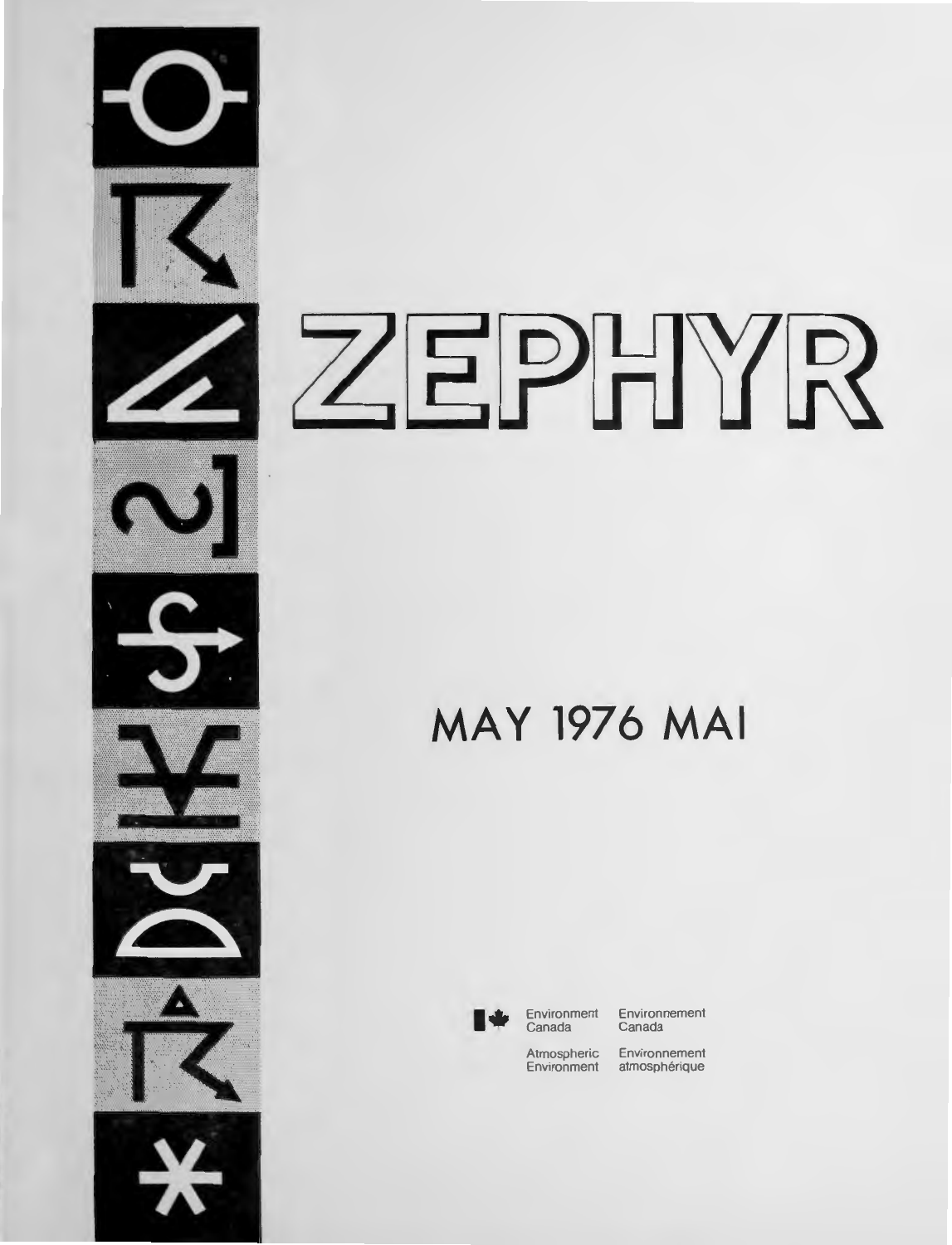#### **ZEPHYR**

#### MAY 1976 MAI

Published Under Authority of the Assistant Deputy Minister<br>Atmospheric Environment Service

Publié avec l'autorité du Sous-ministre adjoint Service de l'environnement atmosphérique

editor/la redactrice: **B.M.** Brent

#### Page

| Forest Fire Rainfall Enhancement Experiment<br>$\mathbf{1}$                                                   |
|---------------------------------------------------------------------------------------------------------------|
| Expérience de provocation artificielle de précipitation<br>$\overline{2}$                                     |
| 3                                                                                                             |
| $7\phantom{.0}$                                                                                               |
| 8<br>Le temps qu'il fait sur mon pays $\ldots$ $\ldots$ $\ldots$ $\ldots$ $\ldots$ $\ldots$ $\ldots$ $\ldots$ |
| -9                                                                                                            |
|                                                                                                               |
| Hommage aux Observateurs Météorologistes 11                                                                   |
|                                                                                                               |
|                                                                                                               |
|                                                                                                               |
|                                                                                                               |
|                                                                                                               |
|                                                                                                               |
|                                                                                                               |
|                                                                                                               |
|                                                                                                               |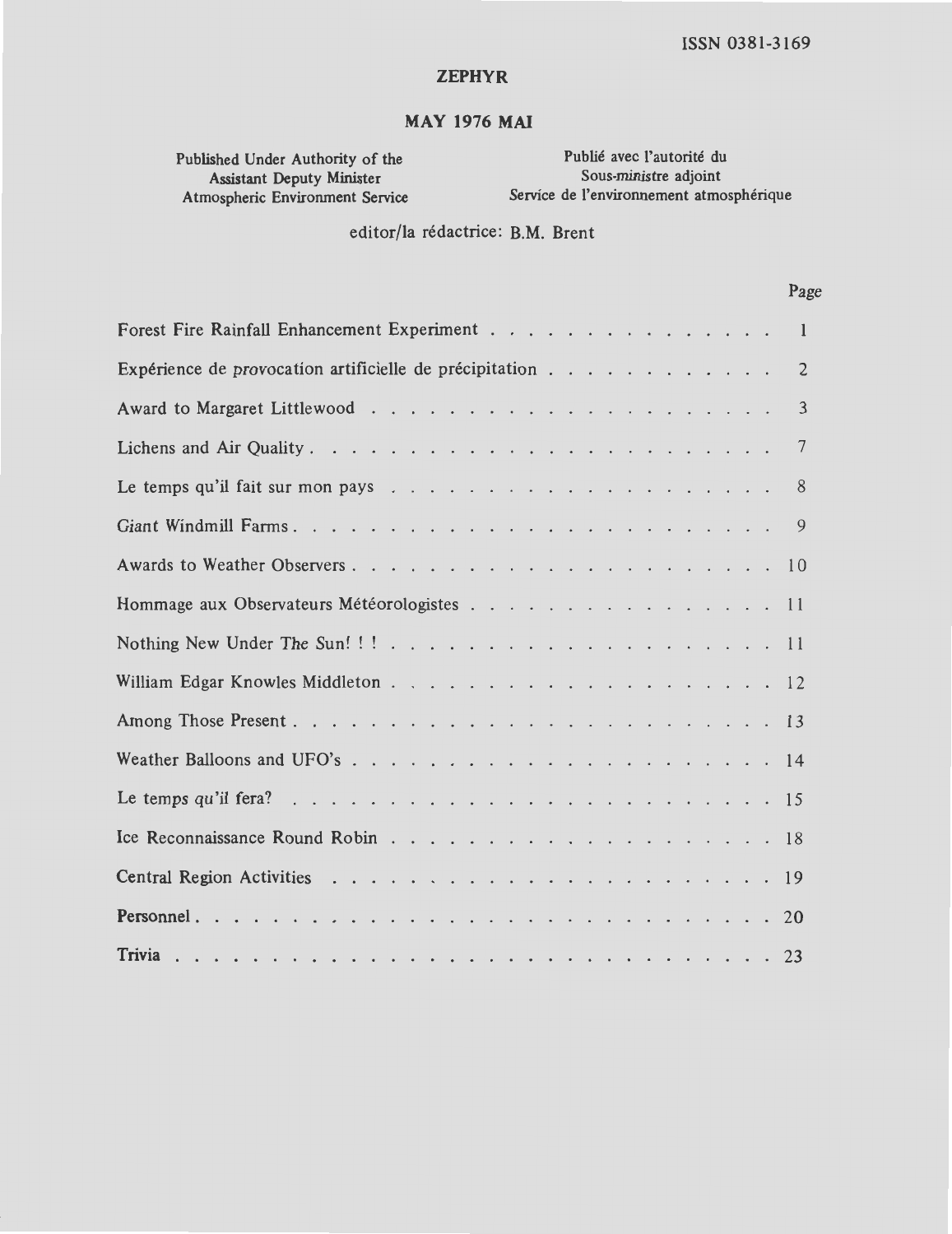#### **FOREST FIRE RAINFALL ENHANCEMENT EXPERIMENT YELLOWKNIFE, N.W.T.**

Beginning 27 June, scientists of the Cloud Physics Research Division, in cooperation with the Flight Research Laboratory of the National Aeronautical Establishment and the Canadian Forestry Service **will** be undertaking a 3 week rainfall enhancement experiment based at Yellowknife, **N.W.T.** 

*This* experiment is part of a joint program designed to determine the potential of using rainfall enhancement to suppress large forest fires. Each year, large forest fires (in excess of 500 acres) burn 1.8 million acres of forest or approximately 90% of the total forest acreage burned annually. To date, conventional ground and airborne firefighting techniques have been largely unsuccessful in combating these forest fires which typically burn for 5-21 days. Annual forest firefighting costs in Canada are approximately \$50 million and it is not unusual for fire fighting costs for large fires to exceed \$100,000 daily.

The experiment at Yellowknife is the continuation of similar experimental studies carried out in 1975 at Yellowknife. This current phase is designed to assess whether there is a reasonable probability of obtaining useable amounts of rainfall at the ground by seeding clouds which normally would not rain. Towards this end, intensive observations are being made of the microphysical structure of the cloud prior to, during, and after seeding the cloud with silver iodide. An NAE Twin Otter aircraft equipped to undertake cloud physics observations selects a cloud for investigation and performs initial observational penetrations. Shortly thereafter an NAE T-33 aircraft penetrates the cloud at seeding level dispensing silver iodide (via end-burning pyrotechnic flares) while obtaining turbulence measurements. The Twin Otter then returns to observe the cloud microphysical structure and changes following seeding.

In 1975 , particular emphasis was put on observing the initial ice crystal formation and growth processes at the seeding level. Although only four suitable cloud cases were available for study, the observations indicated that substantial numbers of ice crystals formed and grew rapidly following cloud seeding. While these observations are subject to further confirmation, it appears that it was possible to initiate a precipitation growth process in the clouds seeded. The task ahead is to determine whether this ice crystal formation can lead to an efficient precipitation growth process and ultimately to useable amounts of precipitation on the ground.

Consequently, emphasis during the 1976 field experiment will be put on investigating the growth of precipitation in cloud and the processes which affect its traverse between cloud and ground. The NAE Twin Otter aircraft will again perform initial penetrations at seeding level, but will then descend to lower elevations to observe the growth of precipitation particles. An NAE Beechcraft will fly below cloud base to monitor the occurrence and intensity of rain falling from the cloud system.

While a great deal can be learned in this manner from direct physical observations, it is unlikely that seeding an expected population of approximately 10 clouds will prove conclusively that the technique is viable. Should the 1976 experiments prove enouraging the next phase would involve a randomized statistical cloud seeding experiment.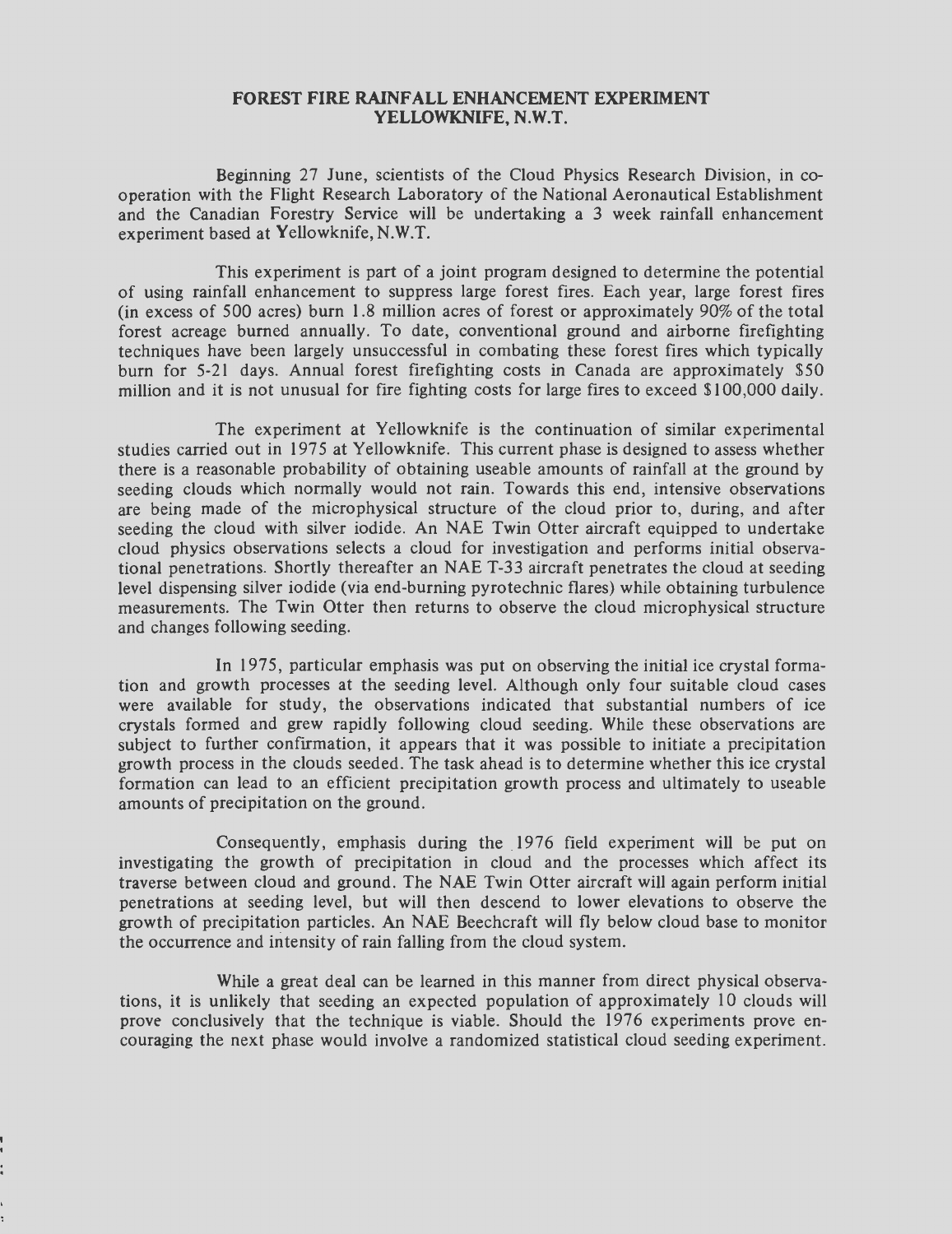#### **EXPERIENCE DE PROVOCATION ARTIFICIELLE DE PRECIPITATIONS POUR PROTEGER LES FORETS CONTRE LE FEU YELLOWKNIFE (T.N.-0.)**

A compter du 27 juin, des chercheurs de la Division de la recherche sur la physique des nuages, en collaboration avec le laboratoire de recherches en vol de l'Etablissement aéronautique national et le Service canadien des forêts, entreprendront, à Yellowknife (T.N\_.-O.), un programme de provocation artificielle de precipitations d'une duree de trois semaines.

Cette expérience fait partie d'un programme conjoint destiné à déterminer la possibilité d'utiliser la provocation artificielle de précipitations pour supprimer les incendies de forêt de grande étendue. Chaque année, en effet, d'importants incendies de foret (plus de 500 acres) detruisent 1.8 million d'acres de foret, soit environ 90% de la superficie totale des forets detruites annuellement par le feu. Jusqu'a ce jour, les techniques courantes de lutte contre le feu, appliquées au sol et en vol, n'ont guère réussi à combattre ce genre d'incendies qui brûlent d'ordinaire durant une période de 5 à 21 jours. Le coût annuel des travaux de lutte contre les incendies de forêt au Canada est d'environ 50 millions de dollars, et il en coûte très souvent 100 000 \$ par jour pour combattre de grands incendies.

L'expérience effectuée à Yellowknife fait suite à des études expérimentales analogues menees en 1975 au meme endroit. **La** phase actuelle vise a determiner s'il existe d'assez bonnes probabilités d'obtenir des quantités utilisables de pluie au sol en ensemençant des nuages qui, normalement, ne se transformeraient pas en pluie. A cet effet, on effectue des observations intensives de la structure microphysique des nuages avant, pendant et après l'ensemencement à l'iodure d'argent. Un Twin Otter de l'EAN, équipé pour faire des observations de physique des nuages, effectue les premières pénétrations d'observation dans un nuage choisi. Peu après, un appareil T-33 de l'EAN pénètre dans le nuage, au niveau de l'ensemencement, et y diffuse l'iodure d'argent (par des pieces d'artifice qui brulent a une ex tremite) tout en mesurant la turbulence. L'appareil Twin Otter retoume ensuite observer la structure microphysique du nuage et le changement survenu à la suite de l'ensemencement.

En 1975 , on a surtout mis !'accent sur !'observation des processus de formation et de croissance des cristaux de glace au niveau de l'ensemencement. Meme s'il n'y avait que quatre cas de nuages convenant aux fins de l'étude, les observations indiquent qu'un grand nombre de cristaux de glace se sont formes et se sont rapidement developpes a la suite de l'ensemencement des nuages. Bien que ces observations n'aient pas encore été confirmées, il semble qu'il ait été possible de provoquer un processus de croissance d'un phénomène de précipitation dans les nuages ensemencés. Il reste maintenant à déterminer si la formation de cristaux de gface peut entrainer un processus satisfaisant de croissance et produire des quantités utilisables de précipitations au sol.

Par conséquent, l'expérience pratique menée en 1976 portera surtout sur l'étude de la croissance des précipitations dans les nuages et des processus qui influent sur leur trajet entre les nuages et le sol. L'appareil Twin Otter de l'EAN effectuera de nouveau les premières observations au niveau de l'ensemencement, mais il descendra ensuite à des altitudes inférieures pour observer la croissance des particules de précipitations. Un appareil Beechcraft de l'EAN volera au-dessous de la base des nuages pour surveiller l'apparition de la pluie provenant du système nuageux et en déterminer l'intensité.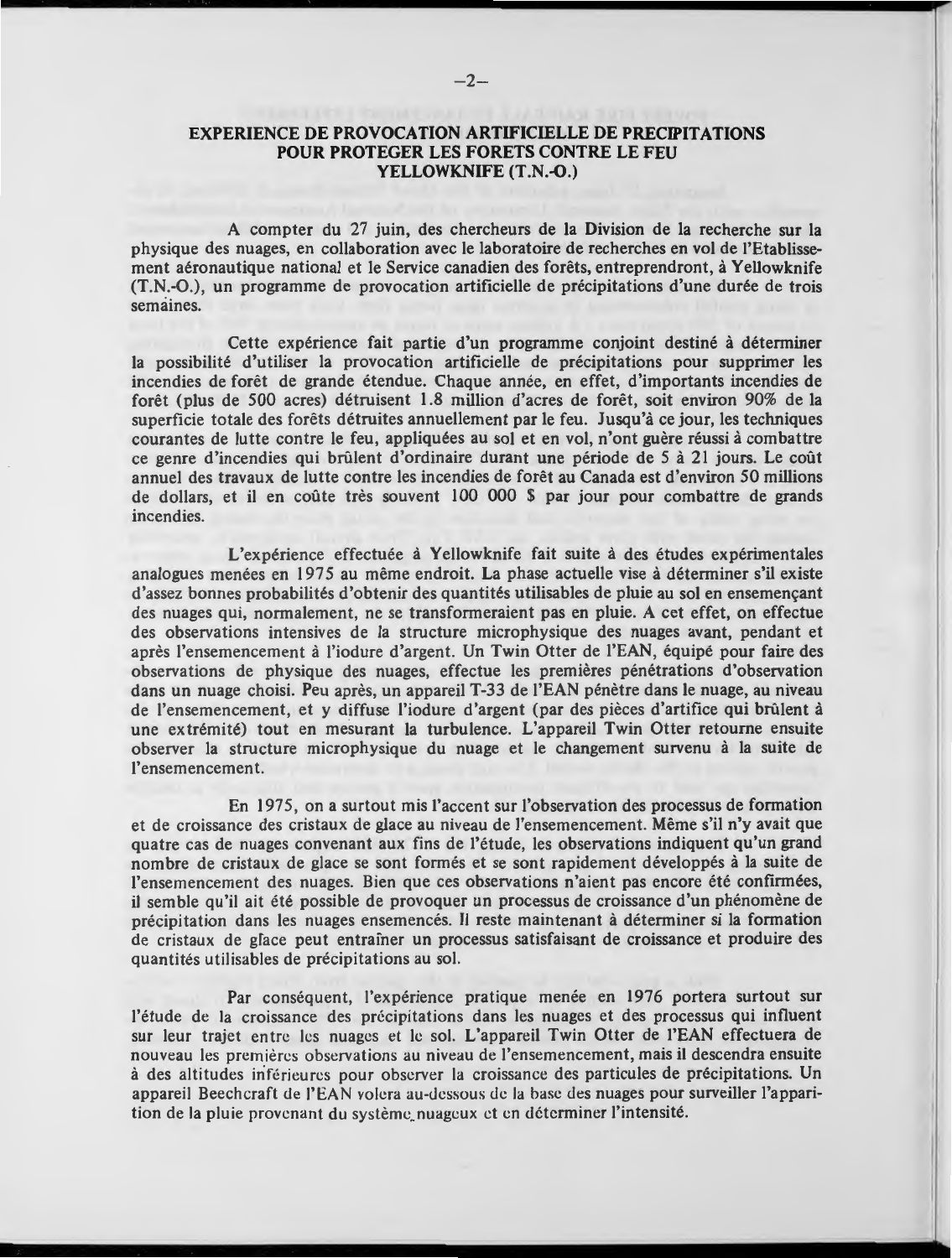**<sup>11</sup>**y a beaucoup a apprendre de ces observations physiques directes, mais ii est peu probable que le fait d'ensemencer environ dix nuages puisse prouver d'une maniere concluante que la technique est viable. Si les expériences de 1976 s'avèrent encourageantes, la prochaine phase consistera en une expérience d'ensemencement de nuages choisis au hasard.

#### **AMELIA EARHART MEDAL**

#### AWARDED TO MARGARET LITTLEWOOD SECRETARY TO REGIONAL DIRECTOR AES WESTERN REGION

Through the years many articles have been written about Margaret Littlewood, our Senior Secretary in Western Region. Again in April 1976, articles appeared in the Toronto Sun, the Toronto Star, two articles in the Edmonton Journal etc.

Here are the facts .... .... ......... ... . .

A native of Toronto, Margaret found a job with the T. Eaton Co. upon completion of school and was involved with Eaton's catelogue mail order business.

One of Margaret's close friends named Marion Gillies had an illustrious father who founded and operated Gillies Flying Service at Barker Field in Toronto.

**Mr.** Gillies enthusiasm for aviation rubbed off on Marion and Margaret and in order to publicize the Gillies Flying Service, both girls were given flying lessons. This was in 1938 and both girls not only qualified for their Private Pilot Licenses but went on to Commercial and Instructor ratings and served as flying instructors at the school. Having learned to fly in a Piper Cub Margaret taught flying in a wide range of single engine aircraft including Piper Cubs, Gypsy Moths, Aeroncas, Reid Ramblers etc. This activity terminated in late 1942 when gasoline rationing curtailed activities at private flying schools during World War 2.

By this time Margaret had the real flying bug and sought employment in some capacity associated with aviation. She applied to all ten Air Observer Schools (AOS) which were operating in Canada as part of the British Commonwealth Air Training Plan in World War 2. Nine schools rejected Margaret on the grounds that a woman just wouldn't be suitable in their operations. However the General Manager of No. 2 AOS Edmonton, Capt. W.R. "Wop" May phoned Margaret to discuss her qualifications and offered her a job as Link Trainer Instructor. Margaret gleefully accepted the job and headed West full of wonderment at what a Link Trainer would look like.

Margaret's role at No. 2 AOS was the provision of Link Trainer instruction for radio range procedures and advanced instrument flying. She trained pilots of the AOS, other pilots who were enroute overseas with the Allied Forces and CPA pilots (CPA leased some time at the school). A total of more than 140 pilots received Link instruction from Margaret.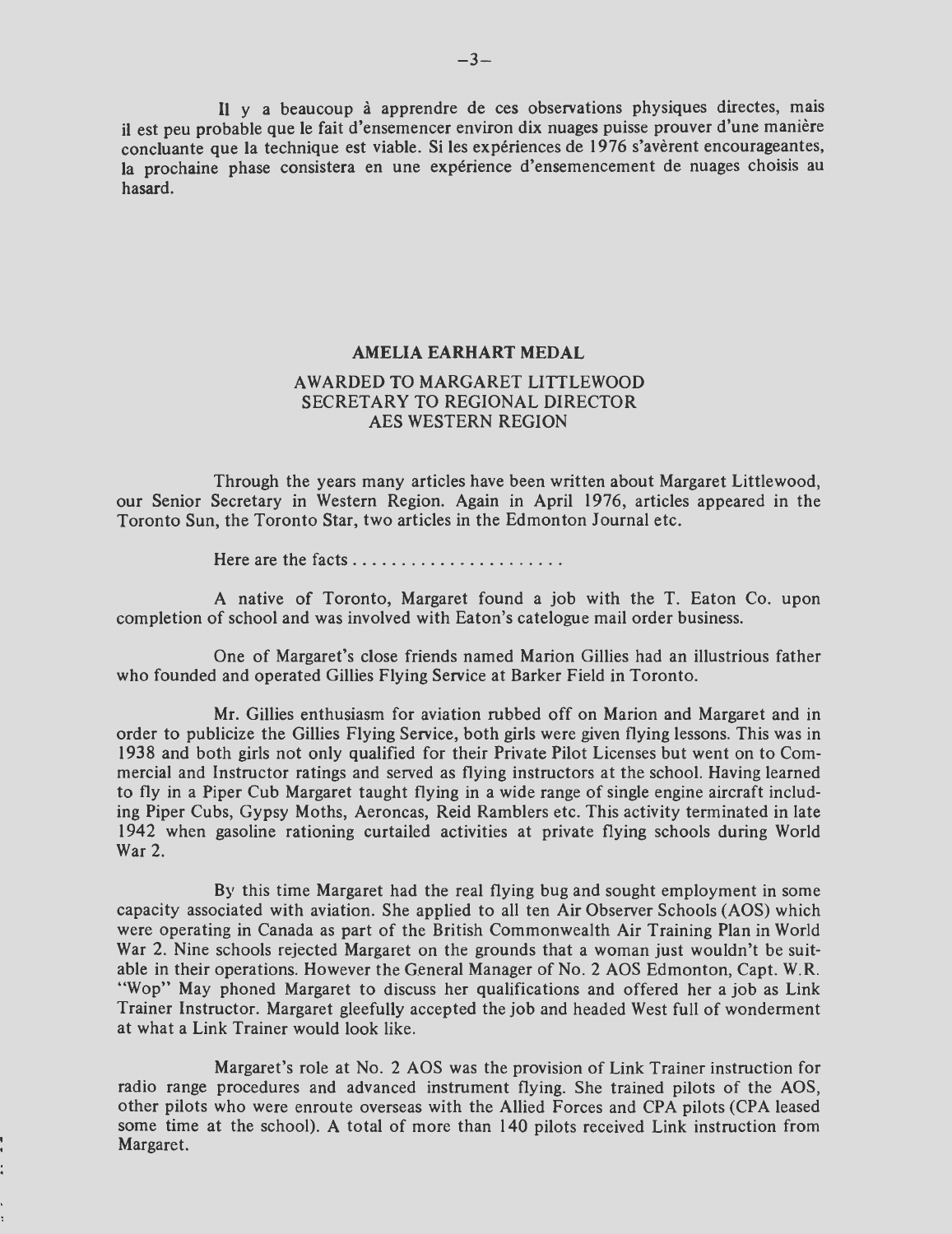Subsequent to the war Margaret took a position as secretary with the Post Office Department. Still bent on flying she completed her training for the ultimate  $-$  the Public Transport Pilot Licence – at the Edmonton Flying Club. She says she just wanted to prove to herself that she could do it, and became the third woman ever to hold this license.

Amelia Earhart was the first president of the International Organization of Licensed Women Pilots called The Ninety-Nines Inc. The name is derived from the number of charter members who founded the organization in 1929. This organization offers Amelia Earhart Medals in recognition of outstanding achievement in aviation and also sponsors scholarship awards for advanced flight training or specialized courses in aviation.

On April 21 , 1976 at a luncheon in Toronto the Eastern Canada Section Ninety-Nines Inc. honoured Margaret for her pioneering in aviation and in particular for her contributions to aviation during World War 2 when she worked for "Wop" May as Link Trainer Instructor at the AOS. She was the first and only woman Link Trainer Instructor in Canadian history. Margaret was presented with the Amelia Earhart Medallion for her achievements.

We in the Western Region are proud of our Margaret's achievements. Before leaving for Toronto to accept the honour, AES Senior Managers presented Margaret with a floral arrangement (carnations) as a send-off. The event was a buffet dinner hosted by Gwen and George Legg. Special guests for the evening included Larry Campbell, Director General of Field Services, Commodore Doug Learoyd, Regional Director of the PSC with wife Joyce, and Mrs. Ruth (Kelly) Symons, Environment Canada's Area Personnel Manager and her new husband Bart.

Margaret moved up to Meteorology in 1961 and has served as Secretary to the Regional Meteorologist/Regional Director in the Western Region, the position which she presently holds. She is still aviation minded and has agreed to donate to the Western Aviation Museum her log books, press clippings and souvenirs such as the propeller off the Piper Cub 40 she learned to fly (the propeller now houses a clock in her Mother's suburban Toronto home).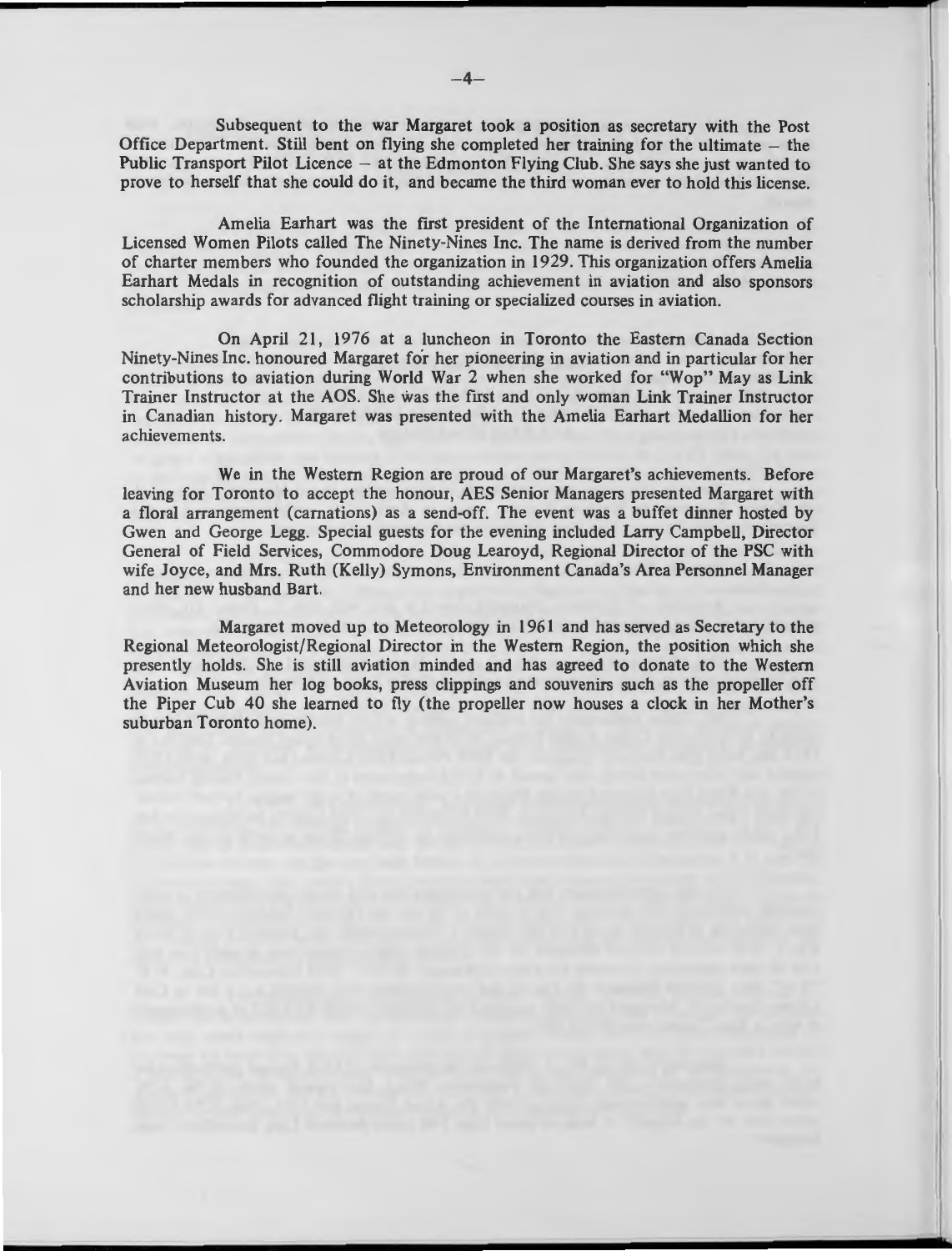

*Margaret Littlewood Displays Medal after Presentation. Margaret Littlewood montre la medaille apres la presentation.* 

Photo Courtesy of/La photo est une gracieuseté Norm Scudellari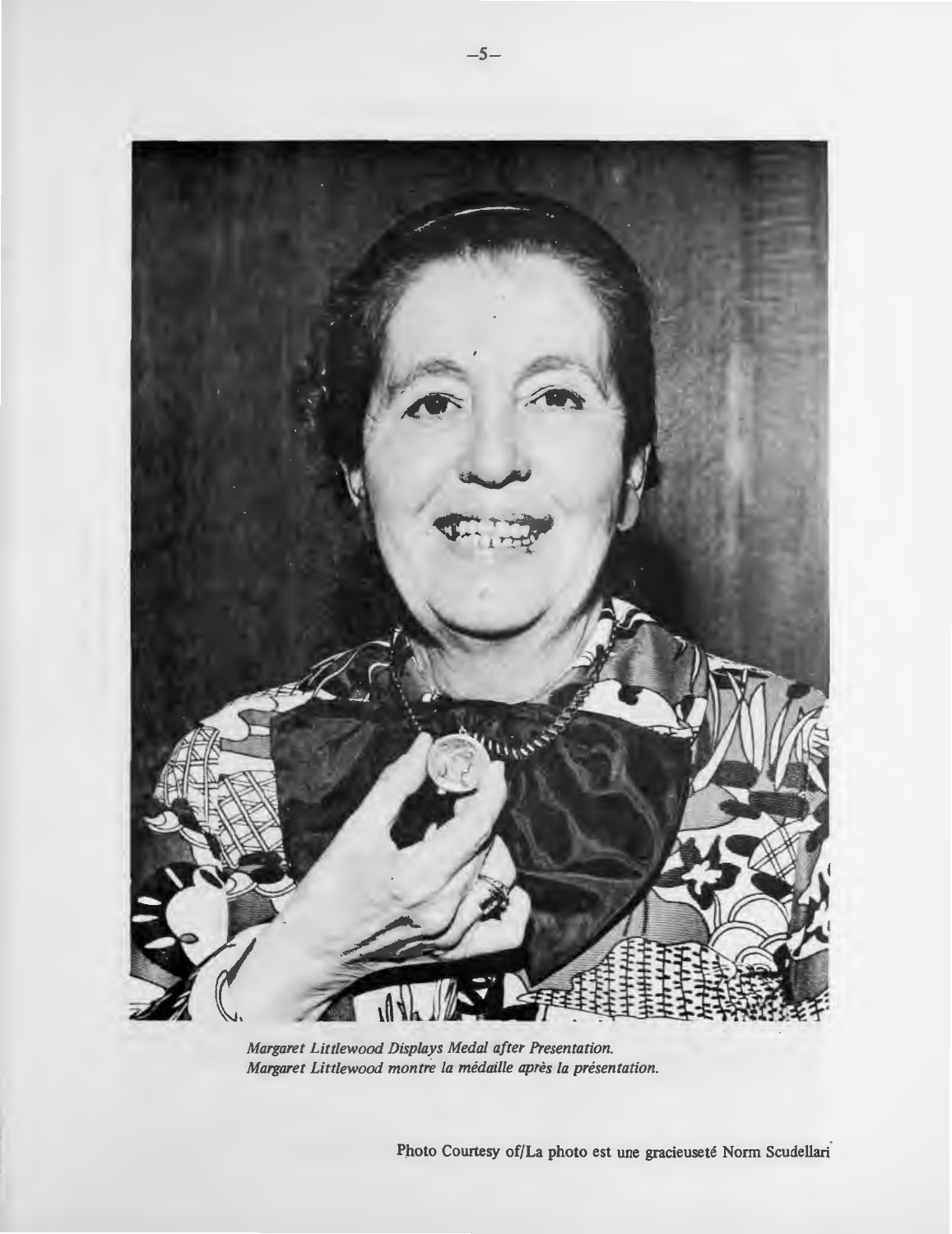

*Amelia Earhart Medal. La medaille Amelia Earhart.* 

Photo Edmonton Journal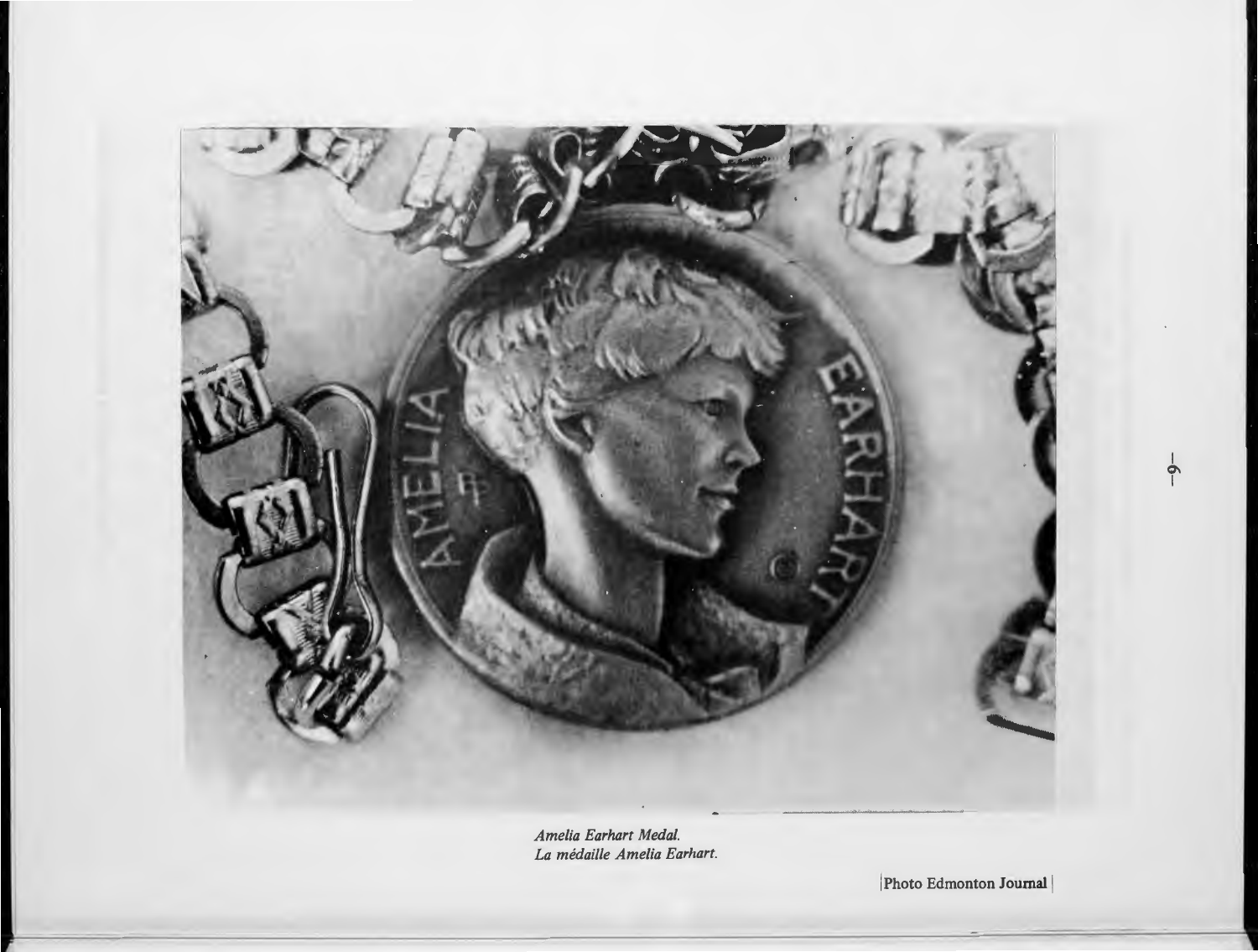#### **LICHENS AND AIR QUALITY**

#### By Marlene Phillips and Keith Puckett

Lichens have long been known for their paucity in urban and industrial areas. As long ago as 1866 Nylander noticed the a\_bsence of lichens from the Paris Botanical Gardens and attributed this to the quality of the air. Since then, numerous studies have indicated a distinct correlation between lichen distribution patterns and air pollution levels, with sulphur dioxide  $(SO<sub>2</sub>)$  considered to be the main toxic agent. Because lichens are very efficient in absorbing nutrients from the atmosphere or from rain water, they are also excellent indicators of heavy metal pollution.

The Atmospheric Chemistry, Criteria and Standards Division is taking advantage of these properties of lichens in three separate projects.

The first is the Saint John Ecosystem Study in which lichens are being used to assess the effects of changing air quality in and around Saint John, New Brunswick. Of particular concern is the impact of a new industrial development being planned for the Lorneville peninsula approximately ten miles south-west of the city of Saint John on the Bay of Fundy. The current distribution and abundance of lichen species is being mapped to indicate areas of poor, intermediate or good air quality and will be maintained over a number of years to detect any changes as a result of further industrialization. In addition, several permanent plots have been selected for collection and analysis of a number of species for sulphur and four heavy metals: nickel, vanadium, lead and chromium. Sulphur, nickel and vanadium are indicators of air pollution from the combustion or refining of oil; lead is a good indicator of automotive pollution; while chromium is associated with the combustion of coal. Analyses have already been completed for samples collected in 1974 and 1975 and will be repeated for samples collected in September 1976 after the Coleson Cove power plant has been operational for about 8 months.

The second project which is presently being initiated is the collection and chemical analysis of lichens from remote areas. The purpose of this exercise is to obtain information about background levels of heavy metals and sulphur in lichens especially from Arctic regions. Such large-scale geographical surveys of metal loadings have been extensively carried out in Fennoscandinavia but have been initiated in Canada only recently. This survey will support the already existing data by providing information about further areas subject to long-range global atmospheric pollution. It is anticipated that AES personnel stationed in these regions along with other Arctic investigators will participate in the collection of samples for analysis.

The third project is based upon the concern that increased atmospheric pollution may have a detrimental effect upon Arctic vegetation and in particular lichens which are of vital importance in this ecosystem. Air pollution has already resulted in substantial damage to lichen ranges which are important reindeer pastures in Scandinavia. It is possible that the increased industrial activity in the Canadian Arctic may have a similar effect. Indeed research done under contract to Laurentian University, Sudbury has indicated that the most abundant lichen species in the Mackenzie Valley, N.W.T. an area of high potential in terms of industrialization were also the most sensitive to sulphur dioxide. Hence investigation of the meteorological conditions which are most conducive to lichen damage by air pollution in the Mackenzie Valley is being continued this summer under contract to the University of Guelph as part of an ongoing study to define air quality criteria for these vegetation types. An additional facet of the northern environment, i.e. the stabilization of the permafrost by the insulative properties of the lichen mats is also being studied to determine the consequences of large-scale destruction of this vegetation by air pollution.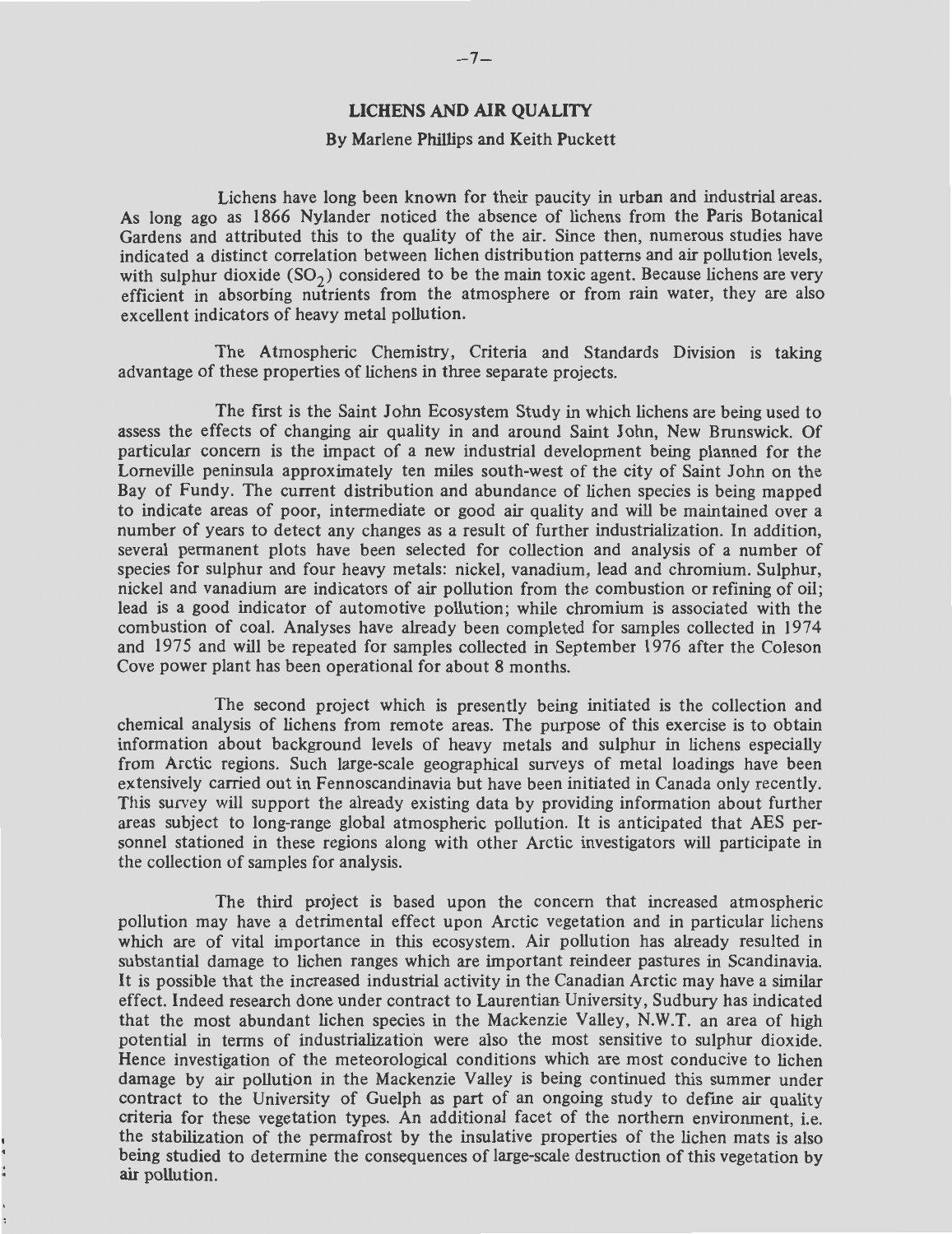Laboratory studies have determined short term threshold concentrations of SO<sub>2</sub> which will not affect photosynthesis, membrane permeability or pigments. These have been tentatively defined at 1.5 ppm for 1 hr., 0.76 ppm for 3 hrs. and 0.21 ppm for 24 hours. However, continuing research at AES may necessitate the updating of these values, as investigations proceed. As a result of these studies in Arctic and sub-Arctic regions air quality criteria will be defined for Arctic vegetation under the prevailing environmental conditions.

### **LE TEMPS QU'IL FAIT SUR MON PAYS**

Par Hélène Gignac

**<sup>11</sup>**pleut, il mouille ; C'est la fête à la grenouille!

(Chanson enfantine)

"Parler de la pluie et du beau temps" signifie, dans le langage courant, dire des banalités. L'on ne saurait cependant reprocher à tous les écrivains qui se sont fortement inspires de ces themes d'avoir parle en vain . Je m'attarderai particulierement, dans cet article, a l'un des phenomenes du temps dont la seule allusion au mot fait trembler bien des gens. Pourtant, la pluie n'a pas que de mauvais cotes. Elle n'en a pas moins, depuis que le monde est monde, ete affublee des plus vils qualificatifs. Ne dit-on pas "ennuyeux comme la pluie"?

Loin de moi la pensée de lui dédier un Hymne à la joie. Même si tel était le cas, je ne serais pas la premiere (les Amerindiens n'avaient-ils pas des danses de la pluie!). Je me rangerais plutôt du côté des poètes dont le lyrisme est fortement empreint de mélancolie:

#### **<sup>11</sup>**pleure dans mon coeur Comme il pleut sur la ville... Verlaine

Les Canadiens français l'évoquent d'une façon tout à fait particulière. Leur vocabulaire relatif à la pluie et à ses phénomènes avant-coureurs est riche en couleurs et en symbolisme.

Lorsque le temps est a la pluie, !'on dit que le temps *se morpionne.* Et, bien sûr, s'il pleut, l'on *s'abrille*.

11 pleut par intermittence? Alors il *mouillasse.* Et ii *mouil/e* si la pluie tombe à grosses gouttes. De là nous proviennent les expressions populaires suivantes:

> il mouille à seaux (prononcé à siaux); il mouille a verse.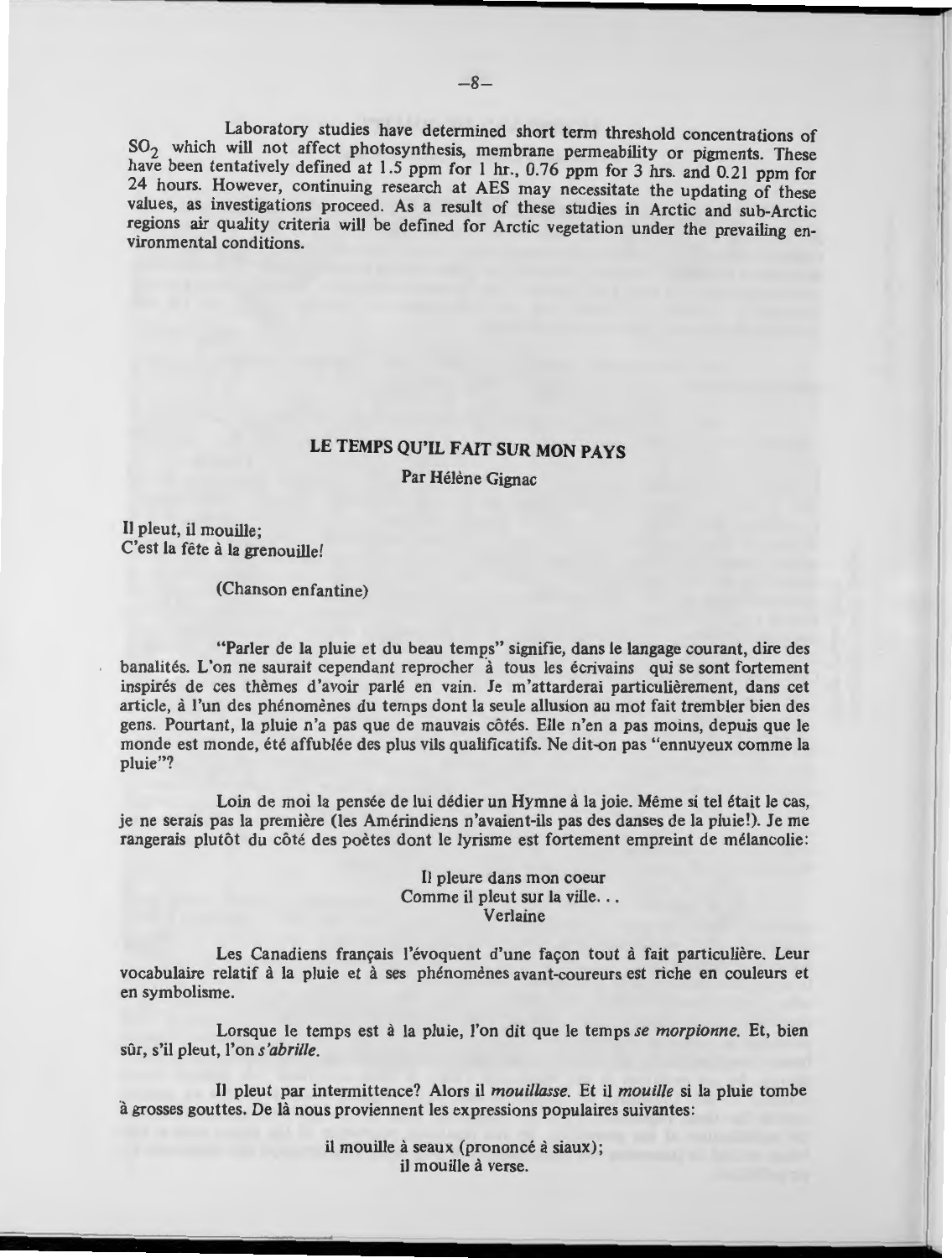La pluie s'accompagne souvent d'autres phénomènes. Selon le type de précipitations, il arrive qu'il *vente, eclaire* et *tonne.* 

La pluie peut être *verglaçante* ou se métamorphoser en "sorcière". L'on retrouve aussi, dans certaines régions, le terme "tourniquette" pour désigner une petite tornade.

L'été, si le temps le permet, il nous est même permis de voir des "châlins".

Il existe d'autres phénomènes météorologiques aux termes évocateurs. On doit cette bonne habitude au pouvoir divin qu'on leur attribuait. Les aurores boréales, dénommées, selon les régions, "marionnettes" ou "clairons", signifiaient l'entrée massive de plusieurs des nôtres au Paradis puisque le ciel craquait. On les disait aussi annonciatrices de grand vent.

11 nous faut maintenant se quitter puisque le temps *s'amollit.* Doit-on deduire de la richesse des termes que les "tristes" phénomènes météorologiques ont engendrée, qu'elle n'est due qu'aux longues heures de répit passées à attendre que la pluie cesse?

#### **GIANT WINDMILL FARMS SEEN AS POWER SOURCE OF FUTURE**

#### By Ros Oberlyn

Farms of giant windmills backed up by hydro-electric power could supply the west with at least 40 per cent of its energy needs within 20 years, says a U.S. university professor who has spent five years researching wind power.

Dr. Wendell Hewson, chairman of the department of atmospheric sciences at Oregon State University, told a crowd of about 175 people at a public lecture Thursday that wind power, environmentally safe and "available as long as earth is habitable," could be the future energy source.

The energy would come from wind power farms. A typical site would have 16 125-foot towers with 200-foot blades to catch the wind. Hydro-electric power would supplement the generators during periods of low wind or high use.

There is one generator of this type now operating in Sandusky, Ohio.

Although his research is based in Washington and Oregon, Hewson said his findings apply to B.C. where a mountainous terrain and consistent winds of IO to 40 mph would produce "substantial reservoirs of wind power."

Large-scale generators cause no air, water or noise pollution, he said. The units can be built to suit present needs, then expanded as more power is required. And windmill sites can double as grazing or farm land.

Two disadvantages of the machines are their size, which might create what he called ''visual pollution," and the possibility of interference with television reception.

And the generators would have to be combined with a second source of energy,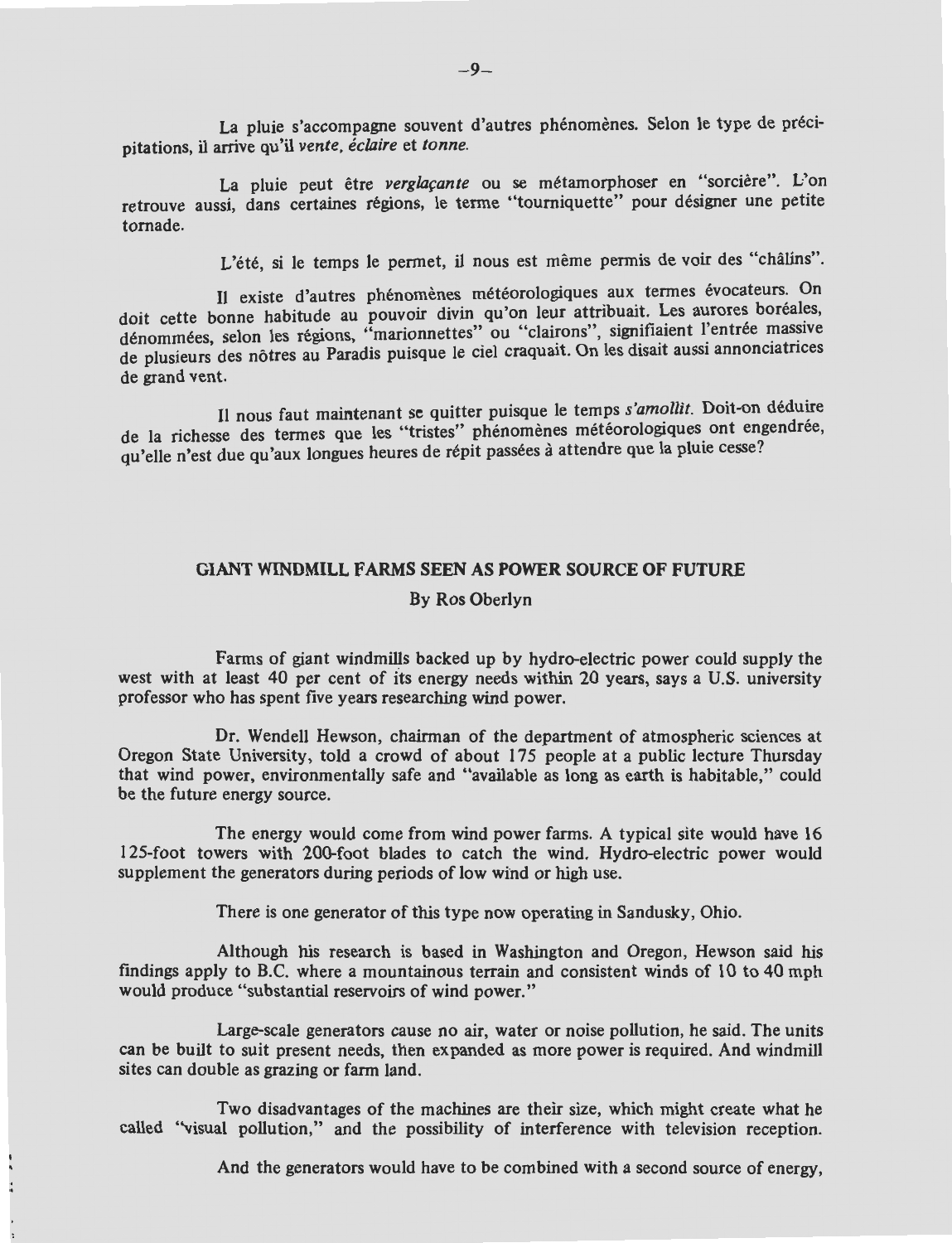such as hydro power or oil, when the winds die.

Hewson said there is 20 times as much energy in wind available to man than in hydro power.

"If we could tap one 10-millionth of the energy in the atmosphere, it would equal the power of 10,000 large nuclear or fossil fuelled plants."

The cost of wind power would be less than that of nuclear power, he said. Although the initial cost of each generator is high  $-$  a University of Hawaii study estimated \$50,000 - Hewson said the machines would pay for themselves in less than a year and would remain in operation for from 30 to 40 years.

Then why isn't the government promoting its development? "I think wind power is too simple a source," Hewson said after the lecture. "People think there must be something wrong with it.

"The great strength of nuclear power is that there has been no other option."

\*Dr. Wendell Hewson was a member of the staff of AES from  $1938-1948 -$  at the time of his departure he was head of the research branch.

#### **VOLUNTEER WEATHER OBSERVERS** IN **ONTARIO AWARDED HONOUR FOR SERVICE TO CLIMATOLOGY**

Awards to volunteer climatological observers in the Ontario Region for outstanding contributions to climatology in Canada were announced to-day by **Mr. D.K.** Smith, Regional Director for the Atmospheric Environment Service.

The following names were selected for the awards which this year consist of books with inscribed book plates and decorative desk barometers.

> Mrs. Sharon Stevenson **Mr.** George Hambleton **Staff** Mr. W.C. Cross and Staff

Mr. Harvey Pearson

Vineland Station Dalhousie Mills West Side No. 2 Fire Station, Welland Water Pollution Control Plant,

Peterborough Tottenham Pearson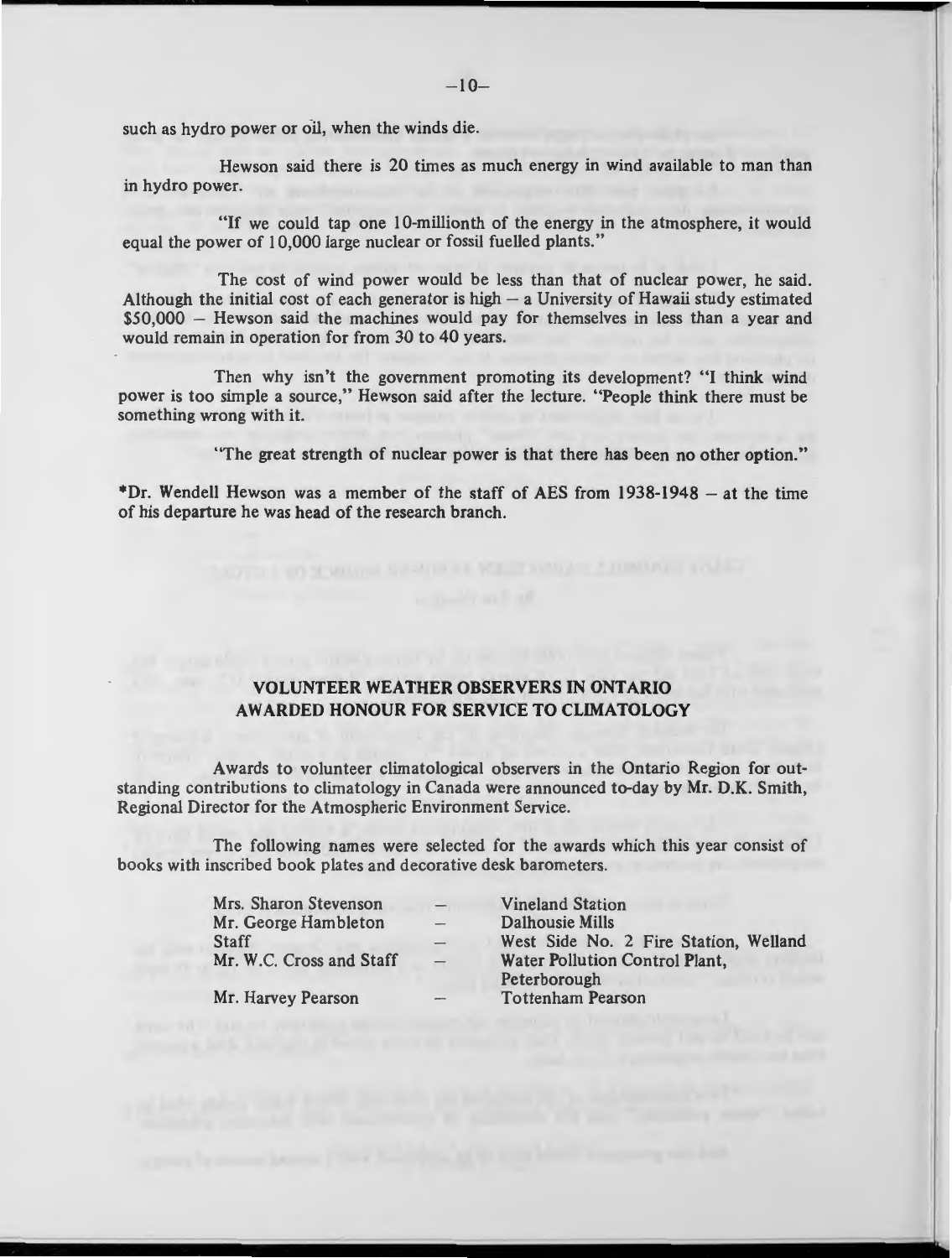#### **HOMMAGE AUX OBSERVATEURS METEOROLOGISTES BENEVOLES DE L'ONTARIO**

#### POUR LEURS SERVICES EN CLIMATOLOGIE

M. D.K. Smith, directeur regional du Service de l'Environnement atmospherique, a designe aujourd'hui Jes observateurs clirnatologistes benevoles de la region de l'Ontario qui ont remporté des prix pour leur contribution éminente à la climatologie du Canada.

Les lauréats, dont voici la liste, reçoivent cette année des livres ornés d'exlibris et des baromètres de bureau:

| Mme Sharon Stevenson              | <b>Vineland Station</b>                                               |  |  |
|-----------------------------------|-----------------------------------------------------------------------|--|--|
| M. George Hambleton               | Dalhousie Mills                                                       |  |  |
| Personnel                         | Poste de pompiers $n^{\circ}$ 2 (côté ouest),                         |  |  |
|                                   | à Welland                                                             |  |  |
| M. W. C. Cross et son personnel – | Installation de lutte contre la pollution<br>des eaux, à Peterborough |  |  |
| M. Harvey Pearson                 | Tottenham Pearson                                                     |  |  |

#### **NOTHING NEW UNDER THE SUN!**

General concern with air pollution control is so recent in this country that many do not realize that it is a city problem of ancient standing. John Evelyn of England published in 1661 a pungent pamphlet on the topic, with the title page *FUMIFUGIUM : or The Inconvenience of the AER, and SMOAKE of LONDON DISSIPATED together With some REMEDIES humbly proposed By John Evelyn Esq. ; To His Sacred MAJESTIE, and To the Parliament now Assembled.* 

The following excerpt is typical of the style of the essay :

The City of *London* resembles the face rather of *Mount Etna,* the *Court of Vulcan, Stromboli,* or the Suburbs of *Hell,* than an Assembly of Rational Creatures, and the Imperial seat of our incomparable *Monarch*. For when in all other places the *Aer* is most Serene and Pure, it is here Ecclipsed with such a Cloud of Sulphure, as the Sun itself, which gives day to all the World besides, is hardly able to penetrate and impart it here ; and the weary *Traveller,*  at many Miles distance, sooner smells, than sees the City to which he repairs.

Other citizens have written of smog in other cities at other times, less eloquently perhaps but with equal dissatisfaction.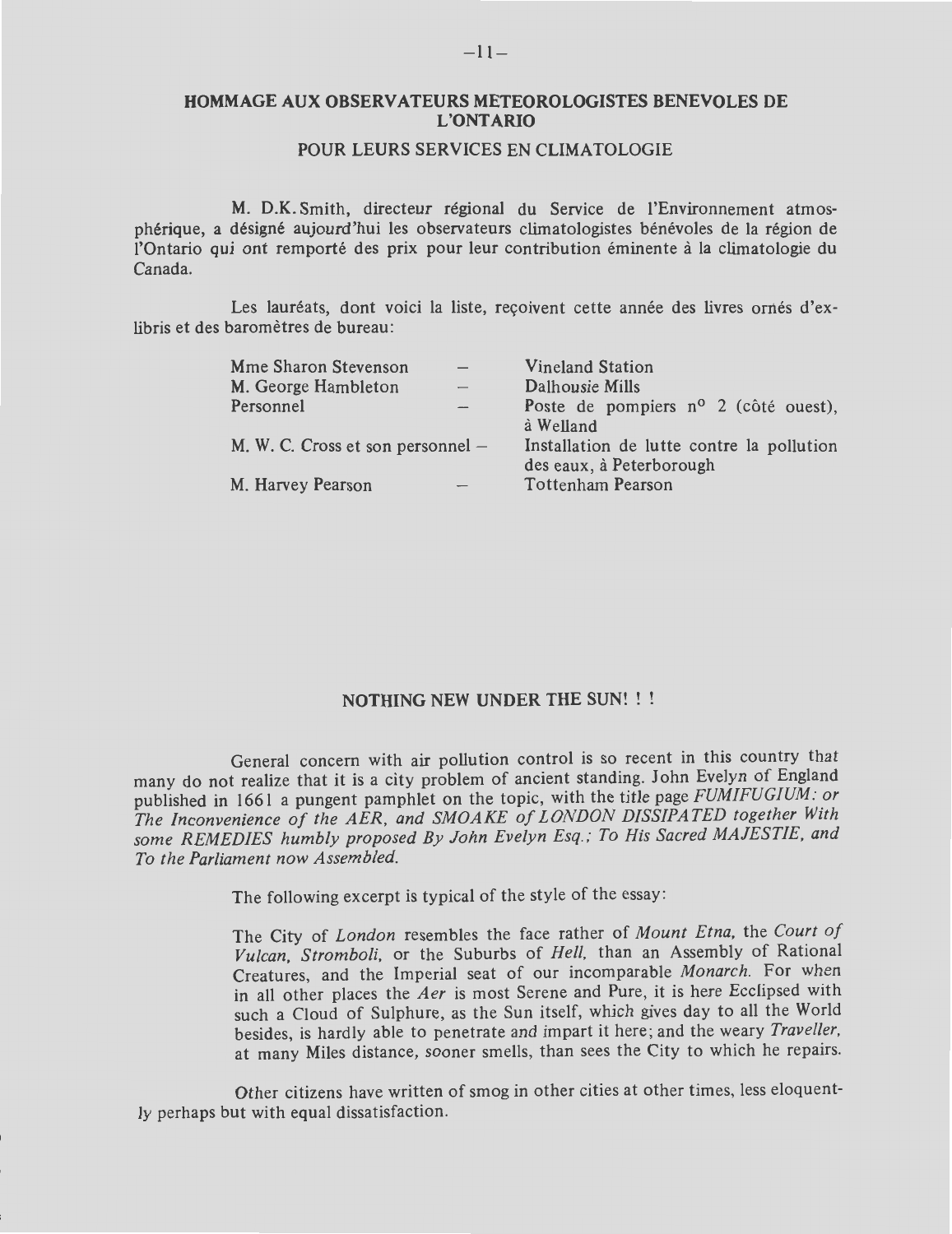#### **WILLIAM EDGAR KNOWLES MIDDLETON**

#### By W.R. Smith

Dr. W. E. K. Middleton was awarded an honourary D. Sc. degree by McGill University at the Science and Law Convocation on June 9. This is of particular interest to AES staff since Dr. Middleton was one of the early instrument meteorologists, from 1930 to 1946, and many in the Service will remember him.

Born in Walsall, England, Dr. Middleton came to Canada at an early age and obtained his B. Sc. degree from Saskatchewan in 1927. He earned his Master's degree the following year on a bursary from National Research Council, then worked for a year as research physicist with Gypsum, Lime, and Alabastine Company.

Dr. Middleton published his first book, entitled "Visibility in Meteorology", in 1935; then came his "Meteorological Instruments" in 1941. This book, as enlarged and updated by A.F. Spilhaus, has gone into three editions. On leaving the Meteorological Service in 1946 he joined National Research Council in the optics branch of the Division of Physics, where he specialized in colourimetry. It was during this period that he wrote his book on "Vision Through the Atmosphere"; he also obtained his Doctorate of Science at Boston University.

Since his retirement in 1963 Dr. Middleton has written several books on the history of meteorological instrumentation, notably "A History of the Thermometer and its Use in Meteorology", "The History of the Barometer", and also "A History of the Theories of Rain and Other Forms of Precipitation". Other books include a catalogue of meteorological instruments in the Museum of History and Technology at the Smithsonian Institution; one on "Invention of Meteorological Instruments"; and a history of the Italian Academia del Cimento, which was founded at Florence in 1657.

Visitors to the old Bloor Street quarters may remember the weight barograph in the lobby. This instrument weighed a mercury column rather than measure its height, as is usually done to determine atmospheric pressure. It was designed by Dr. Middleton and constructed in the Instrument Shop.

In gathering material for his historical books since his retirement Dr. Middleton has lived in such places as London and Florence. His home is now in Vancouver.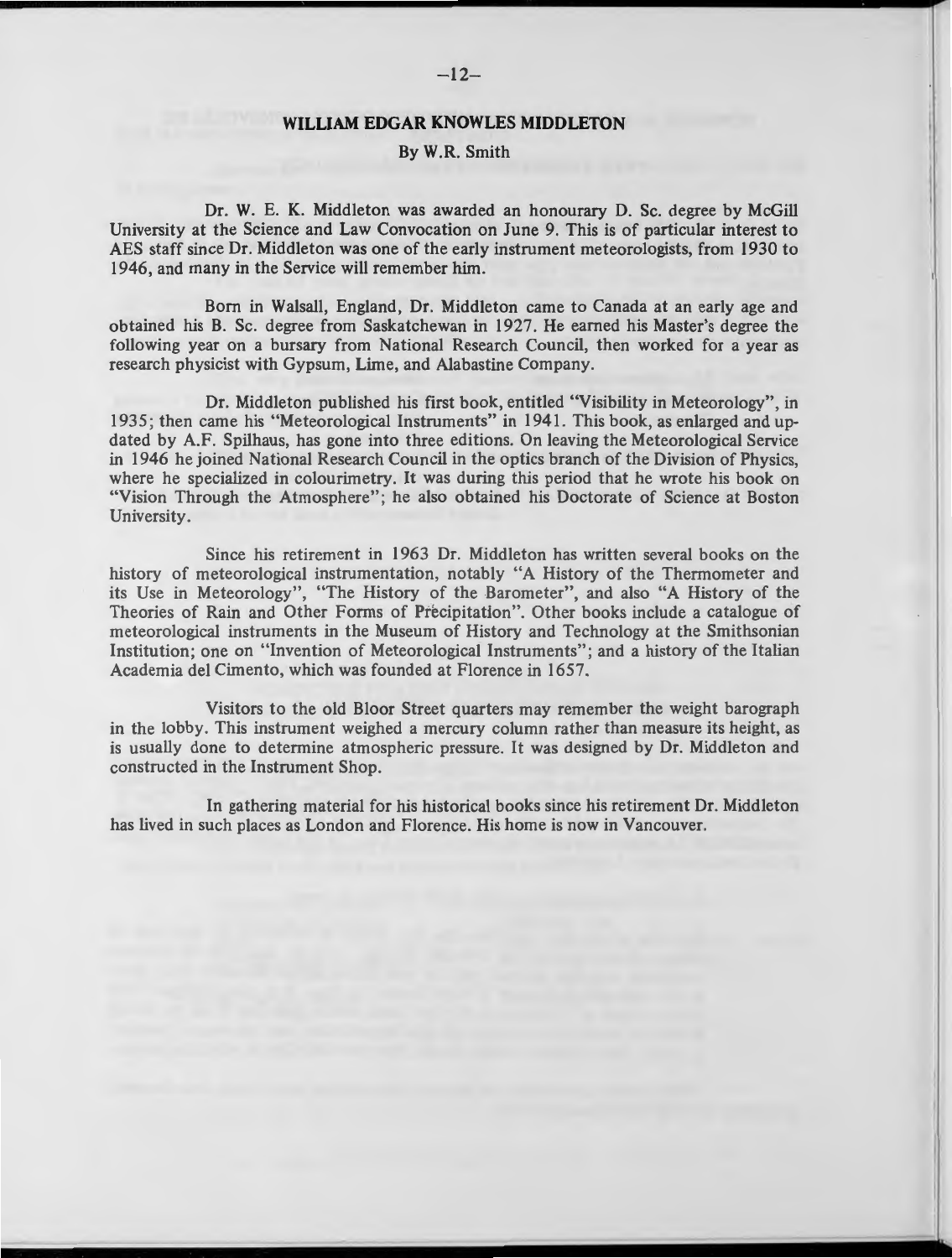#### **AMONG THOSE PRESENT**



*Warren Main, V. Benedictson,* J. *Fowler,* F. *Burbidge, D. Boyd, W. Gutzman, B.A. Power, Frances Carson (Sutherland), Patricia Ball (Pow).*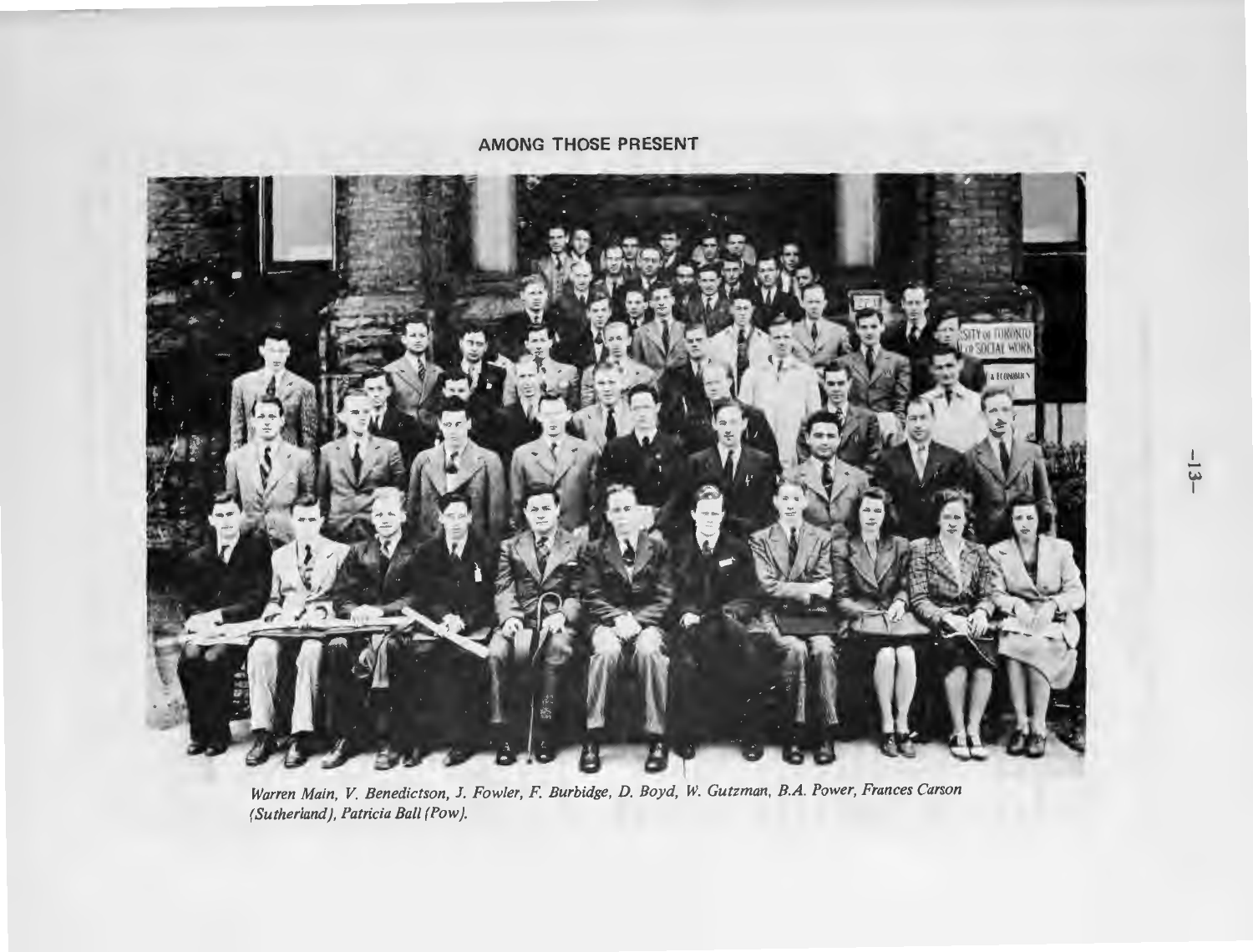#### **WEATHER BALLOONS AND UFO'S**

#### By Kenneth G. McColloch

Many reports of UFO's turn out to be misidentification of weather balloons, usually reported by someone who has never seen one before. I am going to comment on this from the point of view of a weather observer who has been sending up such balloons for nearly twenty years.

When released, weather balloons are approximately seven to nine feet in diameter. They are made either of neoprene or latex. The neoprene ones are a sort of tan color at first, while the latex ones are white. When they are high up, and the balloon fabric is stretched very thin, they all look white. The radiosonde instrument is a small box containing a radio transmitter, battery, switching device, temperature and humidity sensors, etc. This is suspended from the balloon by a cord approximately one hundred feet long. In places where there is a chance of a falling instrument causing injury or property damage, a parachute is added, just below the balloon. Where I live, there is nothing but tundra and lakes in all directions, so we do not use parachutes. As the balloon ascends, it gradually expands, due to the steadily decreasing pressure, until it finally bursts. Then the instrument, which weighs about two pounds, comes down. As the balloon goes up, it is moved by whatever winds it encounters at the different levels, so it moves horizontally in different directions. The instrument itself transmits pressure, temperature and relative humidity data. Information about the winds in the upper atmosphere is obtained by tracking the balloon. In the summer, the balloons we use here ascend to a height of about 100,000 feet. (The pressure is about 10 millibars, compared to the sea level pressure which averages 1013 millibars.) In winter, due to the much colder temperatures aloft, the balloons do not go as high.

In a number of books on Unidentified Flying Objects, I have seen references to balloons that appear to be moving in a direction opposite to that of the surface wind. It is frequently suggested in the text that this is impossible. It is not impossible; in fact, it is quite common. We have this happen here quite regularly, and I have seen it happen at other stations also. Changes in wind directions aloft are caused by a number of factors, one of which is the effect of different air masses. There is nothing impossible about having a southeast wind at the surface, and a northwest wind at ten thousand feet.

The visual appearance of the balloon as it goes up is rather interesting, too. If the balloon is nearly overhead (above 50 degrees elevation, say), and the sky is clear, it can be seen with the naked eye all the way up. When it is about 40,000 feet up it is rather hard to see, as it is receding from the observer, so it appears to be smaller. Somewhat higher up than that, it is expanding (due to the decreasing pressure) faster than it is receding, so it appears to increase in angular size. That is, it begins to look bigger. Under such circumstances we have not infrequently observed visually the balloon bursting at a height in excess of 100,000 feet. Even when it is twenty miles up, a balloon does not appear as a point. It has a disc which is easily seen. A balloon thirty feet in diameter, seen from 100,000 feet away, has an angular diameter of about one minute of arc, or one thirtieth of that of the moon. During daylight flights (in summer, it is daylight for the whole 24 hours here), if I find that the balloon is high enough in the sky, I frequently try to spot it. Usually I can, unless it is too close to the sun or behind a small cloud. The visual effect of a balloon in the process of bursting is also interesting. One observer here was watching a balloon at the moment it burst. At the height where this happened the temperature was very low (about -70 degrees Celsius) and the balloon was as brittle as glass. It suddenly shattered into a billion fragments, which glittered in the sun. One balloon I was watching at the time it burst was about 100,000 feet up. It just split in the middle, along the "equator." The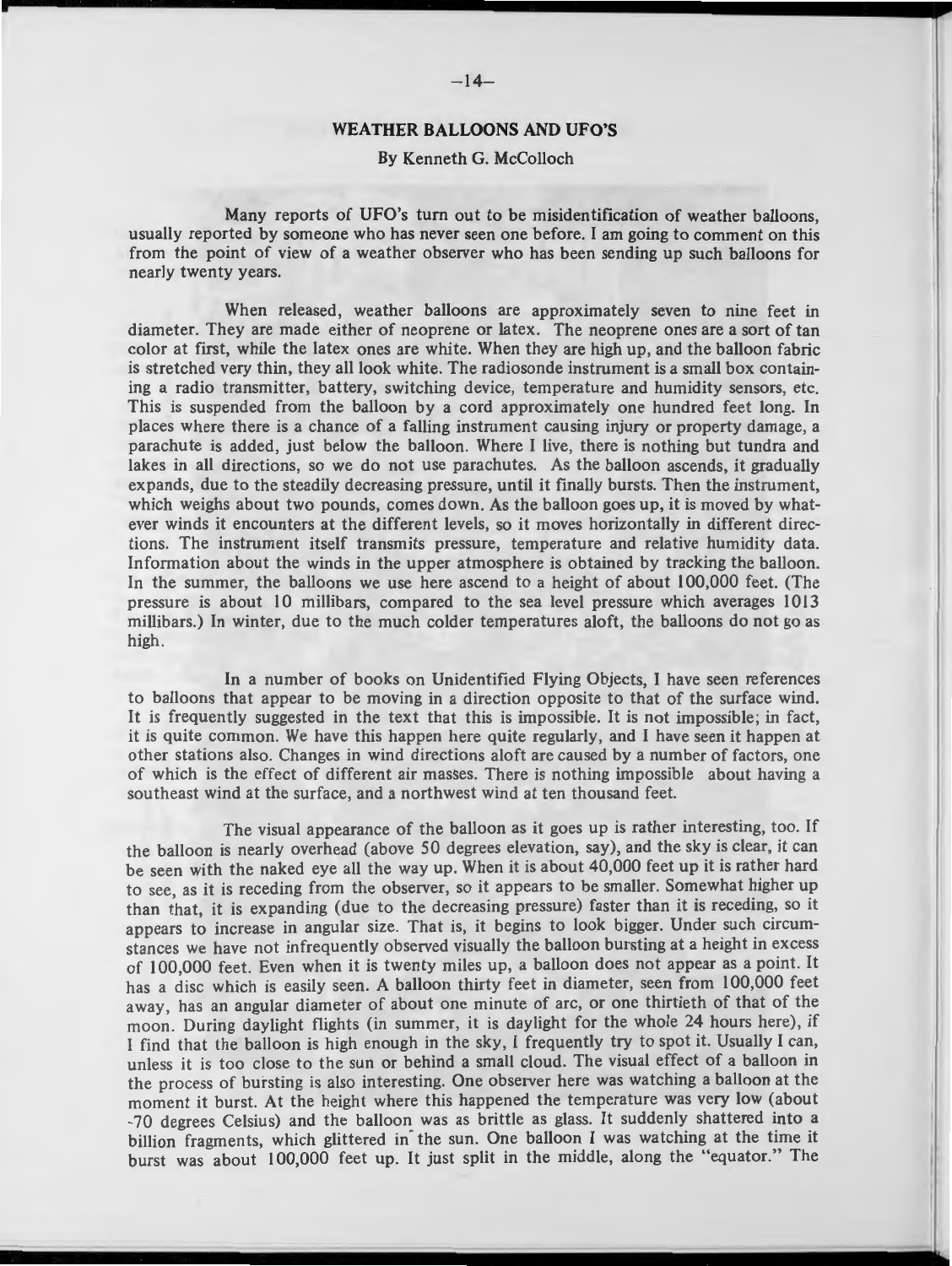top half just seemed to sit there, while the bottom half, with the instrument tied to it, started descending rapidly, and fell into the lake a couple of miles away.

Due to strong winds aloft, such as the jet streams, a balloon can be carried a long way from the station that launched it. We have often had balloons carried more than fifty miles away. Once we tracked one to a distance of 140 miles. Sometimes the balloons drift beyond the point where it is possible to track them. Once, when I was stationed at Nitchequon, in the middle of Quebec, we had a combination of a balloon with a slow leak and a trip through the jet stream. Although the signal faded long before the balloon came down, I estimated that it must have crossed half of Quebec, plus the Coast of Labrador, before finally coming down somewhere in the North Atlantic. In a densely populated area (which that region certainly was not) this would have prompted quite a lot of UFO reports.

I do not wish to give the impression that I consider all UFO reports to be explainable as misidentified weather balloons. My purpose here is to provide some information on weather balloons that might be useful to those attempting to assess reports that might be of balloon sightings; some of this information, it appears, has been unavailable to some of these people in the past.

#### **LE TEMPS QU'IL FERA? CONSULTEZ LA NATURE**

#### Tire du Perspective-La Presse.

#### PAR HELENE BEDARD ET JACQUES DORION

Un jour, Jean-Bête qui s'était pris pour la lune d'une belle amitié, se promenant un soir la tete basse, arrive aupres d'un puits dans lequel ii regarde. II voit au fond J'image de la lune et croit que l'astre est tombe dans le puits. En toute hate, ii se precipite vers la maison et en rapporte un croc et une corde qu'il fait descendre jusque dans l'eau pour en retirer "la belle". Mais, en remontant, le croc s'engage dans un trou de la maçonnerie et le pauvre Jean-Bete, redoublant d'ardeur, s'imagine que la lune est accrochee. Alors, ii tire, et tire tant et tant que la corde se casse et il tombe à la renverse. Les yeux portés vers le ciel, il aperçoit la lune: "Diable, s'écrie Jean-Bête, l'échine me fait mal, mais c'est égal, j'ai remis cette pauvre lune à sa place!"

#### La Lune et ses secrets

La lune n'a jamais cessé d'intéresser les hommes depuis l'Antiquité, et notre siècle qui a vu tant d'efforts déployés pour que le terrien puisse y mettre le pied en fournit une preuve indéniable. Parce qu'on lui attribuait une influence considérable sur les phénomènes terrestres, la température, les vents et la santé des hommes et des animaux, la lune servait scrupuleusement, semble-t-il, celui qui la choisissait comme guide pour predire la température:

> *Quand un quartier de la lune a /es cornes en /'air, c 'est du temps froid*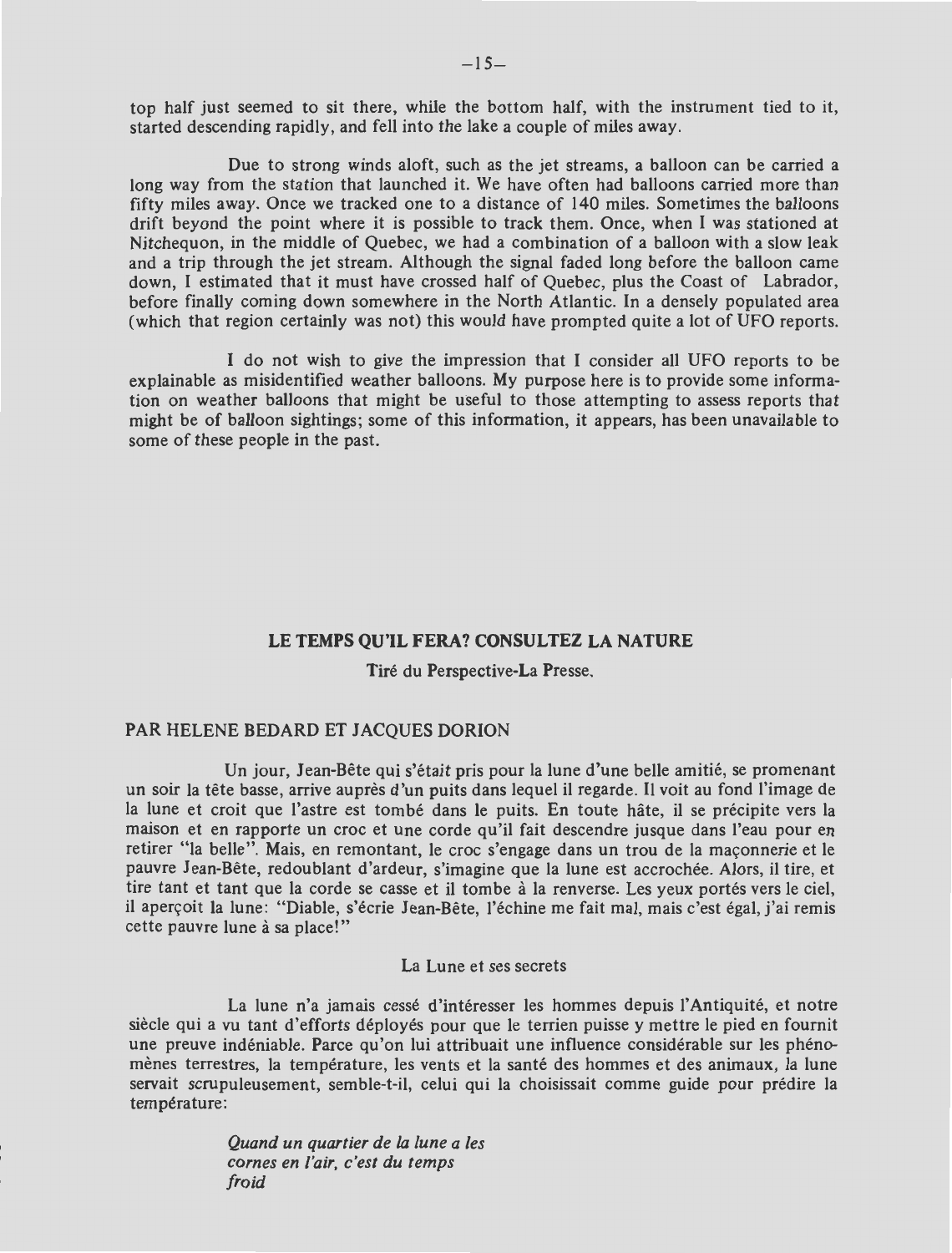entend-on encore de nos jours.

Déifiée par les peuples primitifs, la lune a également inspiré poètes et chansonniers:

> *A la pleine lune, J'irai m 'asseoir Sur la terre Et j'allumerai un feu d'espoir*

La lune peut épouser diverses formes, selon certaines conditions décrites par nos ainés: ainsi, en la fixant durant une quinzaine de secondes, au moment où elle a visité tous ses quartiers - pleine lune -, on y voit apparaître une croix. D'autres, qui jouissent d'une vision plus perçante, y observent un petit bonhomme condammé à scier du bois  $eternellement - puisque sur terre, il en scia le dimanche - ou un chien avec un homme$ portant un sac d'avoine sur le dos; de là viendrait l'explication du jappement des chiens lorsque la lune est pleine. Au début du XIXe siècle, la science elle-même alimenta ces croyances populaires au moment ou le professeur Gruithhausen, de Munich, declarait publiquement qu'il avait decouvert des preuves irrecusables demontrant que la lune etait habitée comme la terre.

Un mythe esquimau explique l'origine de la lune comme suit:

*Dans un village de la cote vivaient jadis un homme et sa femme. !ls avaient*  deux enfants, une fille et un garçon. Quand les enfants furent grands, le *gar9on s'eprit de sa soeur. Comme* ii *ne cessait de la poursuivre de ses assiduites,*  elle finit par se réfugier au ciel où elle devint la lune. Depuis lors, le garçon *n 'a cesse de courir apres elle. sous la forme du soleil. Parfois,* ii *la rejoint et reussit* a *l'etreindre, causant ainsi une eclipse de lune.* 

Chez les Montagnais du Lac-Saint-Jean et les Algonquins du Temiscamingue, on effectua la "conquete" de la lune ainsi:

> Un jour, il *(le petit bonhomme) partit pour la classe sans rien dire à sa soeur.* Il tirait sur tous les arbres. Un jour sa flèche resta prise dans un arbre. Il voulut aller la chercher et il se souvint de son rêve. Il soufflait sur l'arbre et, chaque fois, l'arbre grandissait. Rendu au bout, il souffla encore et il s'aperçut qu'il *etait rendu dans la lune.*

#### Le soleil de nuit

Quarante-neuf fois plus petite que la terre, la lune, pour les connaisseurs, est une boule de cristal dans laquelle ii suffit de lire attentivement. Voici le "rapport de lecture" de gens de Charlesbourg.

> *Quand la lune est petillante ( scintillante) c 'est signe de froid.*  Quand la lune est entourée d'un cercle, c'est signe de neige. *Si le vent a ete nord-est toute la journee et que la lune se /eve forte ( brillante) elle peut reparer le temps. Quand la lune est embrouillee ou qu'elle a la face sale. c'est signe de mauvais temps.*  Lorsque la lune perce à *travers les nuages et que ces derniers sont comme des moutons, c'est signe de neige. Quand la lune se couche rouge, c'est signe de chaleur comme le soleil.*  **P'tit** *cerne, gros mauvais temps.*

*Gros cerne, p* 'tit *mauvais temps.*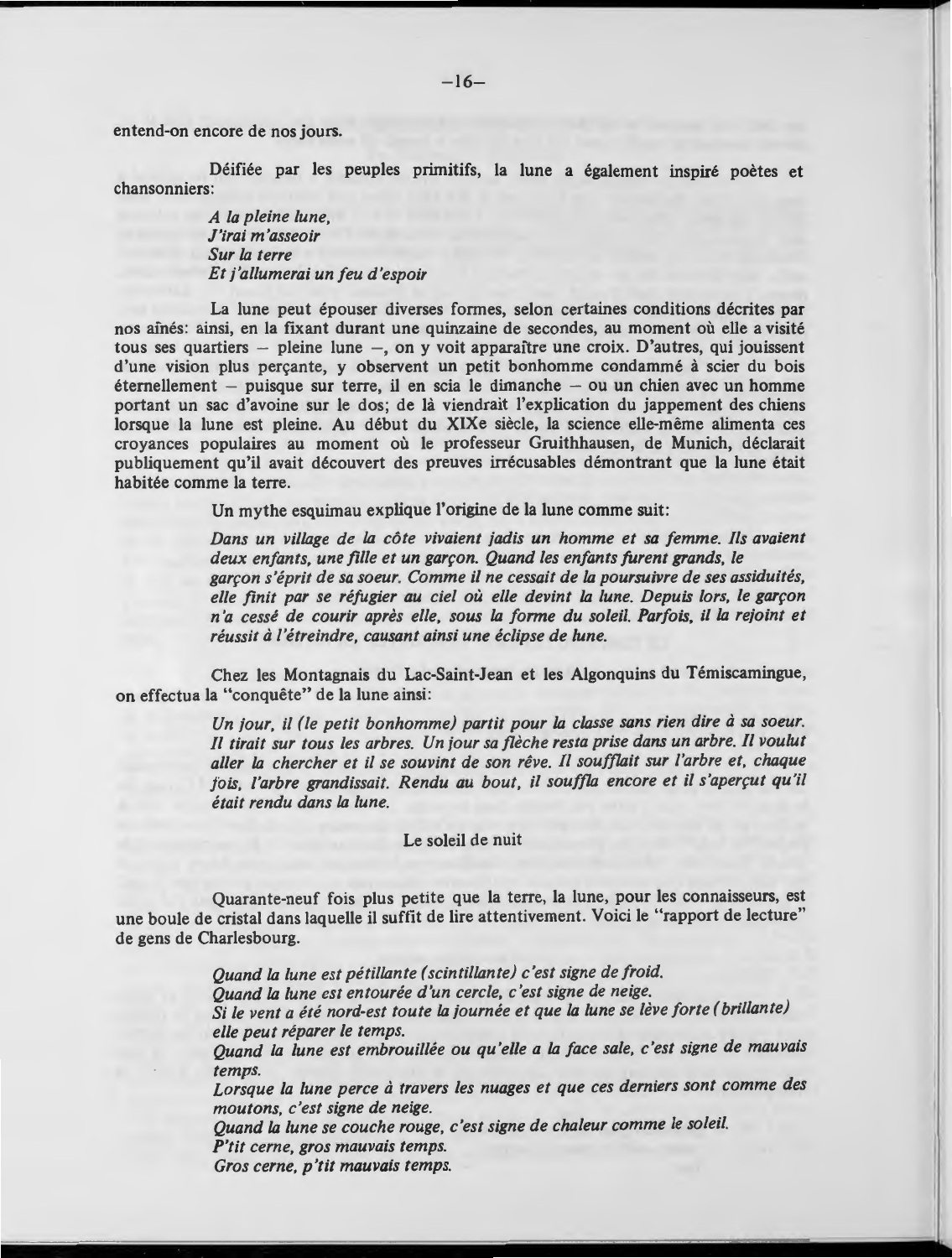Cette crédibilité qu'on accordait à la lune touchait d'autres champs que la météorologie et l'homme lui-même discourait sur l'apparition mensuelle de l'astre:

> 1/ *a une humeur de pore frais (mauvais humeur) ce doit etre le temps de la lune.*

*A la lune de mai, /es marees sont plus hautes.* 

*de la lune.* 

*Le printemps est en retard parce que* la *lune est en retard, ii faut que la pleine lune soit dans le temps de Pâques; si elle est après Pâques, elle est en retard.* 1/ *ne faut pas semer de concombres ni de cornichons avant* la *lune de mai, et par vent nordet.* 

Tout un rituel guidait le cultivateur lorsqu'était venu le temps d'accomplir les travaux de la ferme. Souvent, on retardait ou on precipitait certaines besognes, selon que la lune semblait favorable ou non. Pour tirer bon augure de l'astre, on respectait ses phases  $$ cours ou croissant, décours ou décroissant - selon qu'elle était dans son "montant" ou dans son "descendant". Voici des exemples rapportés par nos informateurs:

> *On "sume" toujours dans le croissant de* la *lune.*  Le bois de chauffage qui est coupé dans le décours de Noël est le meilleur.

Par ailleurs, le "soleil de nuit" tel que baptisé par les Montagnais, exerçait une influence directe sur les humains et les animaux:

*Trois jours avant la pleine lune, si une femme enceinte a des douleurs, ce sera une fille, trois jours après, ce sera un garçon.* 

*Quand la lune va en decroissant et qu'on se coupe /es cheveux ou /es angles, ces derniers vont repousser mains vite.* 

*Pour une personne qui souffre d'eczema, la demangeaison est plus forte au plein de* la *lune qu 'en tout autre temps.* 

> Si les oeufs couvés éclosent dans le plein de la lune, les poulets sont plus forts. *Quand on tue /es animaux dans le croissant,* la *viande se garde mieux.*

> Les animaux en "rabette" (en chaleur), il faut les accoupler dans le montant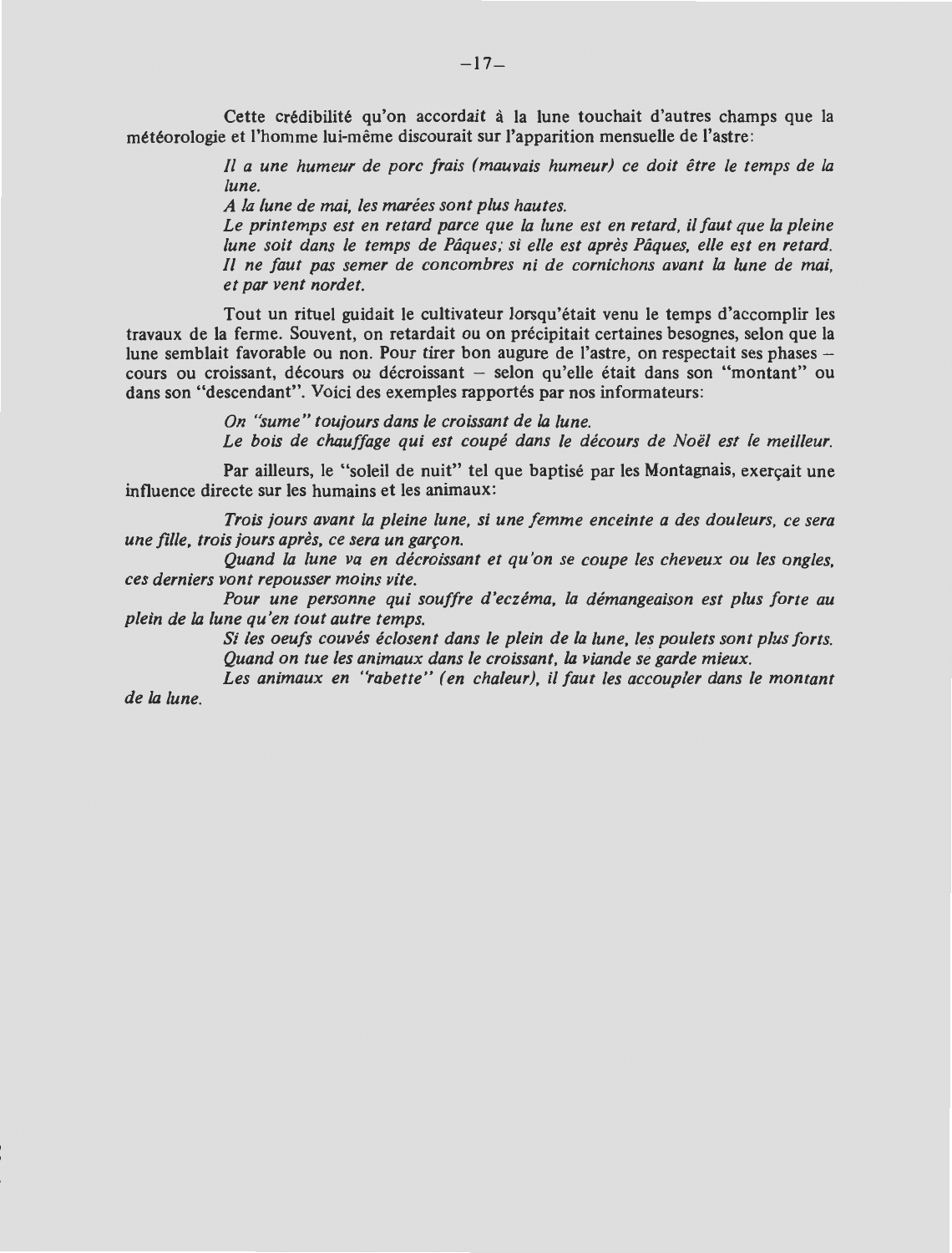#### ICE **RECONNAISSANCE RETURNS FROM SUCCESSFUL MAY ARCTIC ROUND ROBIN**

A routine Ice Reconnaissance Round Robin in the Arctic took place May 10- 15 inclusive using Nordair Limited Electra CF-NAY. Daily flights averaged a little over ten hours with overnight stops being made at Frobisher, Thule, Resolute, Inuvik and Frobisher. Some 13,500 miles were covered in total.

This operational Round Robin was different from previous ones in that three special observers were carried, Mr. W.J.H. Stuart, Director, and Capt. J.A. Gallant, Deputy Director, Fleet Systems Canadian Coast Guard, and Mr. B. Legris, Executive Assistant to the Deputy Minister of Environment Canada. W.F. Ganong, ACID, and T.B. Kilpatrick, ACIR, accompanied the mission and acted as hosts for the special observers. Ice forecaster Terry Mullane, Operations Supervisor from the Ice Central was also on board preparing for the production of the Long Range Ice Outlook for the shipping season.

This reconnaissance was particularly successful in that all went according to schedule with all remote sensors working throughout the trip. At the end, Torben Andersen, the Ice Reconnaissance Field Manager was complimented on a "most successful mission."

At Thule, the special observers and hosts were greeted on arrival by the Base Commander and senior staff following which a discussion was held on mutual U.S./Danish/ Canadian interests in Ice Reconnaissance over Davis Strait and Baffin Bay.



*( Left to right) Torben Andersen, Ice Reconnaissance Field Manager aboard CF-NAY briefing, B. Legris,*  W.J.H. Stuart, J.A. Gallant and Terry Mullane on Ice Patrol Activities for the day. *(Deg. iz d.) A bord du CF-NAY, Torben Andersen, chef de la section de /'observation sur place des glaces,*  énumère à B. Legris, W.J.H. Stuart, J.A. Gallant et Terry Mullane les activités de surveillance des glaces *pour la. journee.* 

Ice Branch Photo/La photo est une gracieuseté de la direction des glaces.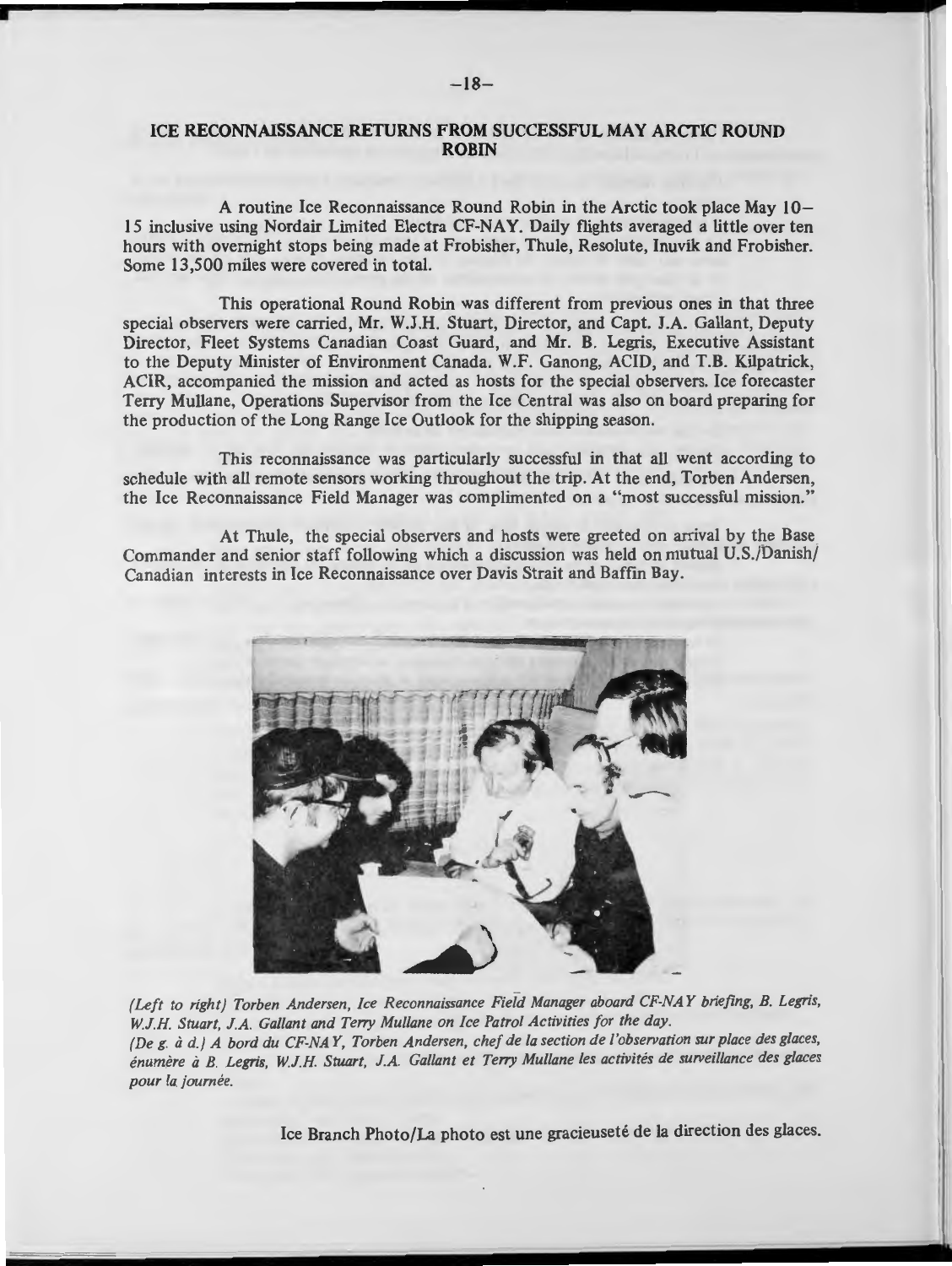#### **CENTRAL REGION ACTIVITIES**

#### *Aurora Snow Festival* - *Churchill*

The Churchill Town Centre Complex was officially opened on April 23, coinciding with the Aurora Snow Festival.

A major weather display was mounted for this occasion; graphics on a multiscreen, a radiosonde balloon suspended from the ceiling, an ozonesonde hooked up to test equipment, and a seismology chart showing the Guatemala earthquake. A series of homemade meteorological instruments, a limited number of current instruments and an up-to-date public forecast and map were displayed and educational material was distributed.

The balloon and the instruments particularly attracted the children, and the adults asked many interested questions about the satellite photo display.

Following the opening, the display  $-$  at the request of the librarian, was turned over to the library of the high school which is associated with the complex. It remained in place for several days to allow the grade school classes to visit it.

This first major weather display in Churchill was considered to be a highly successful exercise and a good deal of credit is due Mr. E.A. Favelle, the OIC of Churchill Weather Office, who organized and established the exhibition.

#### *Manitoba Schools Science Symposium*

The University of Manitoba was host to the Manitoba Schools Science Symposium from May 7-9 inclusive and the Prairie Weather Office participated by setting up a meteorological display. The local chapter of the Canadian Meteorological Society presented a prize for the best earth science exhibit.

The display, as mounted by Messrs. Anderson and Hunter, consisted of a climat board and a tipping rain gauge set up at the entrance to the display and around the room other instruments were set up on modules, weather pictures, weather reports and forecasts were exhibited on a multi-screen and a selection of educational weather pamphlets were available for distribution. ''Weather Has Gone Metric" and the "Metric Wallet Card" proved to be especially popular.

As at most displays the Climat Board generated the greatest interest with the instruments a close second.

These displays seem to excite a great deal of interest among school children and this level of interest could well be a most important factor in our efforts at continuing public education.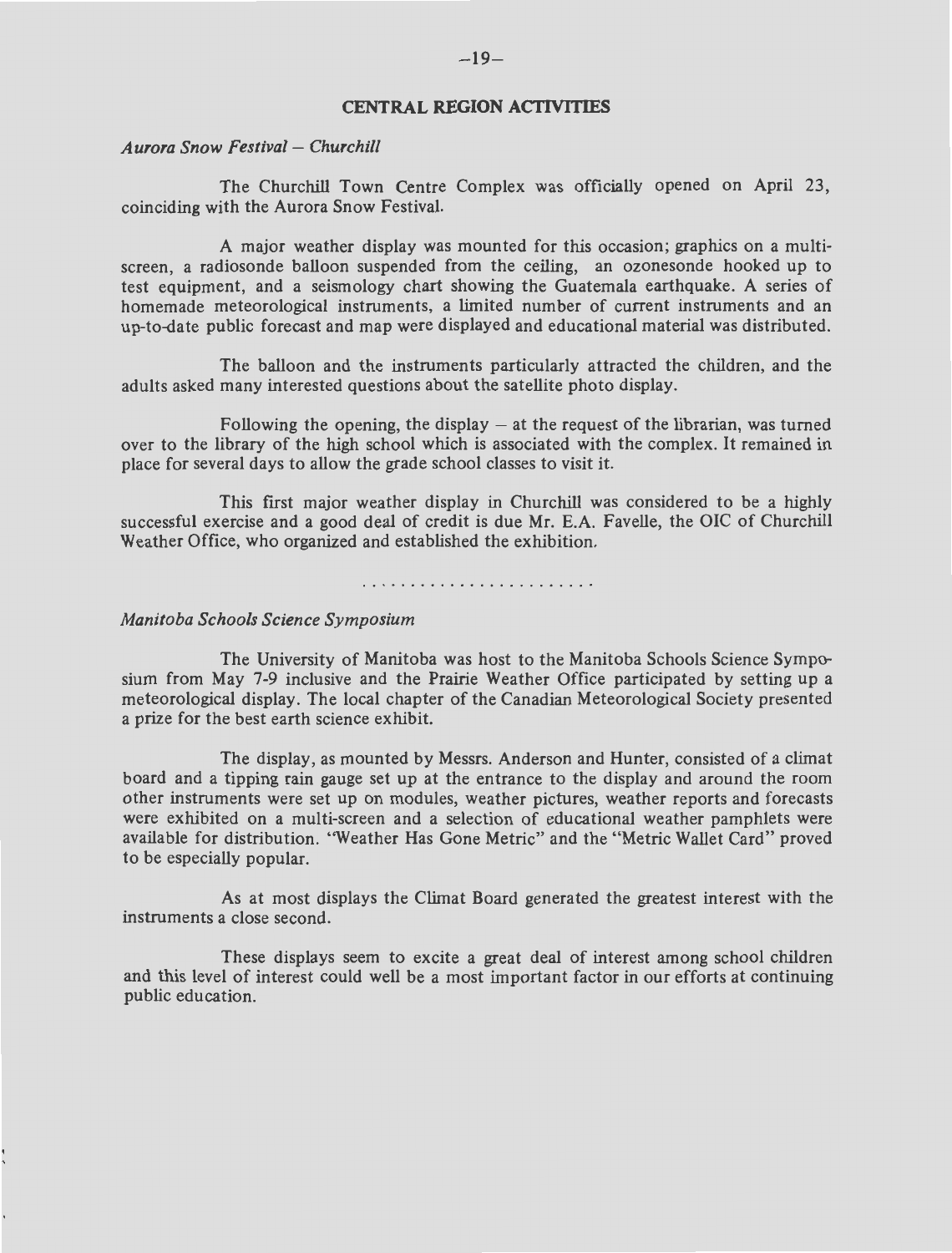#### **PERSONNEL**

The following have accepted positions as a result of competitions: Les personnes suivantes ont accepté ces postes après concours:

| $75-DOE-TOR-CC-178$                                                               | Duty Forecaster MT-4<br><b>Halifax METOC Centre</b>               |  |  |
|-----------------------------------------------------------------------------------|-------------------------------------------------------------------|--|--|
|                                                                                   | R.J. Daigle                                                       |  |  |
| 76-DOE-TOR-INV-48                                                                 | <b>Acquisitions Assistant CR-4</b><br>Administration - Library    |  |  |
|                                                                                   | Miss V.M. Gilchrist                                               |  |  |
| 76-DOE-WPNA-CC-007                                                                | Officer-in-Charge EG-ESS 4<br>Fort Reliance, N.W.T.               |  |  |
|                                                                                   | O. Werenka                                                        |  |  |
| 76-DOE-WPNA-CC-007                                                                | Officer-in-Charge EG-ESS 4<br>Cape Parry, N.W.T.                  |  |  |
|                                                                                   | K. Oliver                                                         |  |  |
| 76-DOE-WPNA-WC-4240                                                               | EG-ESS 5<br>Inuvik, N.W.T.                                        |  |  |
|                                                                                   | K. Haslam                                                         |  |  |
| 76-DOE-WPNA-WC-4215                                                               | <b>Technician EG-ESS 5</b><br>Inuvik Weather Office, N.W.T.       |  |  |
|                                                                                   | W. Kern                                                           |  |  |
| The following transfers took place:<br>Les transferts suivants ont été effectués: |                                                                   |  |  |
| M.P.C. Regan                                                                      | FROM: De Halifax METOC Centre<br>TO: A CFOCS Chilliwack           |  |  |
| H.A. Austin                                                                       | FROM: De CFB Cold Lake<br>TO: A CF School of Met., Winnipeg       |  |  |
| B.K. Wong                                                                         | <b>FROM: De CFB Winnipeg</b><br>TO: A Arctic Weather Centre       |  |  |
| <b>B.A. Misanchuk</b>                                                             | <b>FROM: De CFB Winnipeg</b><br>TO: A Newfoundland Weather Office |  |  |
| M.A. Liptak                                                                       | FROM: De Trout Lake<br>TO: A Calgary                              |  |  |
| B.A. Bain                                                                         | FROM: De Mould Bay                                                |  |  |

TO: A Alberta Hail Project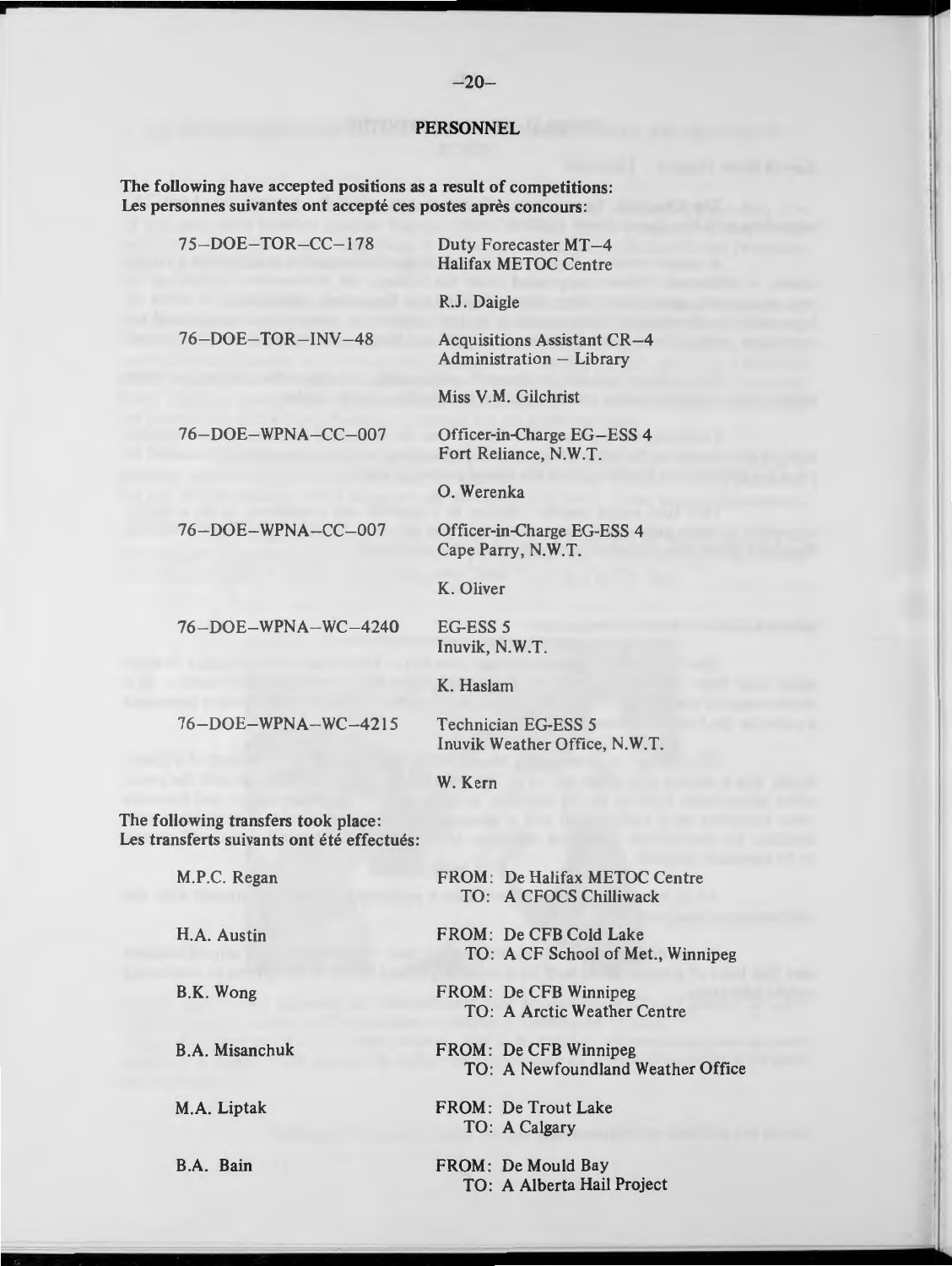W. Cowan

J. Buchanan

FROM: De Inuvik, N.W.T. TO: A Municipal Airport Weather Office, Edmonton, Alberta

FROM: De Fort Nelson, B.C. TO: A Arctic Weather Centre

The following are on temporary duty or special assignment: Les personnes suivantes occupent temporairement ces emplois ou sont en stages spéciaux:

| M.H. Wilson | TO: A Forestry Program EG-ESS 6<br>Whitehorse, Y.T.   |
|-------------|-------------------------------------------------------|
| J. Wilson   | TO: A Forestry Program EG-ESS 6<br>Fort Smith, N.W.T. |
| D. Gilbert  | TO: A AGRO-MET Project EG-ESS 6                       |

#### Recent Graduates of TCTI: Nouveaux diplomes de TCTI:

| <b>B.</b> Johnston | TO: A Hudson Bay |
|--------------------|------------------|
| G. Thalhauser      | TO: A Gimli      |
| H. Ryzmarchuk      | TO: A Cree Lake  |
| P. Raczinski       | TO: A Broadview  |

Recent Graduates from the Meteorologist (B.Sc.) Course No. 32: Nouveaux diplômés du bac en météorologie (cours nº 32):

| <b>B.W. Boughton</b> | TO: A CFB Portage la Prairie |  |
|----------------------|------------------------------|--|
| C. Fliss             | <b>TO: A CFB Winnipeg</b>    |  |
| D. Grimes            | TO: A CFB Winnipeg           |  |
| K. MacDonald         | TO: A CFB Winnipeg           |  |
| T. Goos              | TO: A 22 NRWC North Bay      |  |
| G. Ord               | TO: A 22 NRWC North Bay      |  |
| G. Lines             | <b>TO: A CFB Shearwater</b>  |  |
| N. McLennon          | <b>TO: A CFB Cold Lake</b>   |  |
| <b>B.T. Shannon</b>  | TO: A CFB Cold Lake          |  |
| K. Spring            | <b>TO: A CFB Summerside</b>  |  |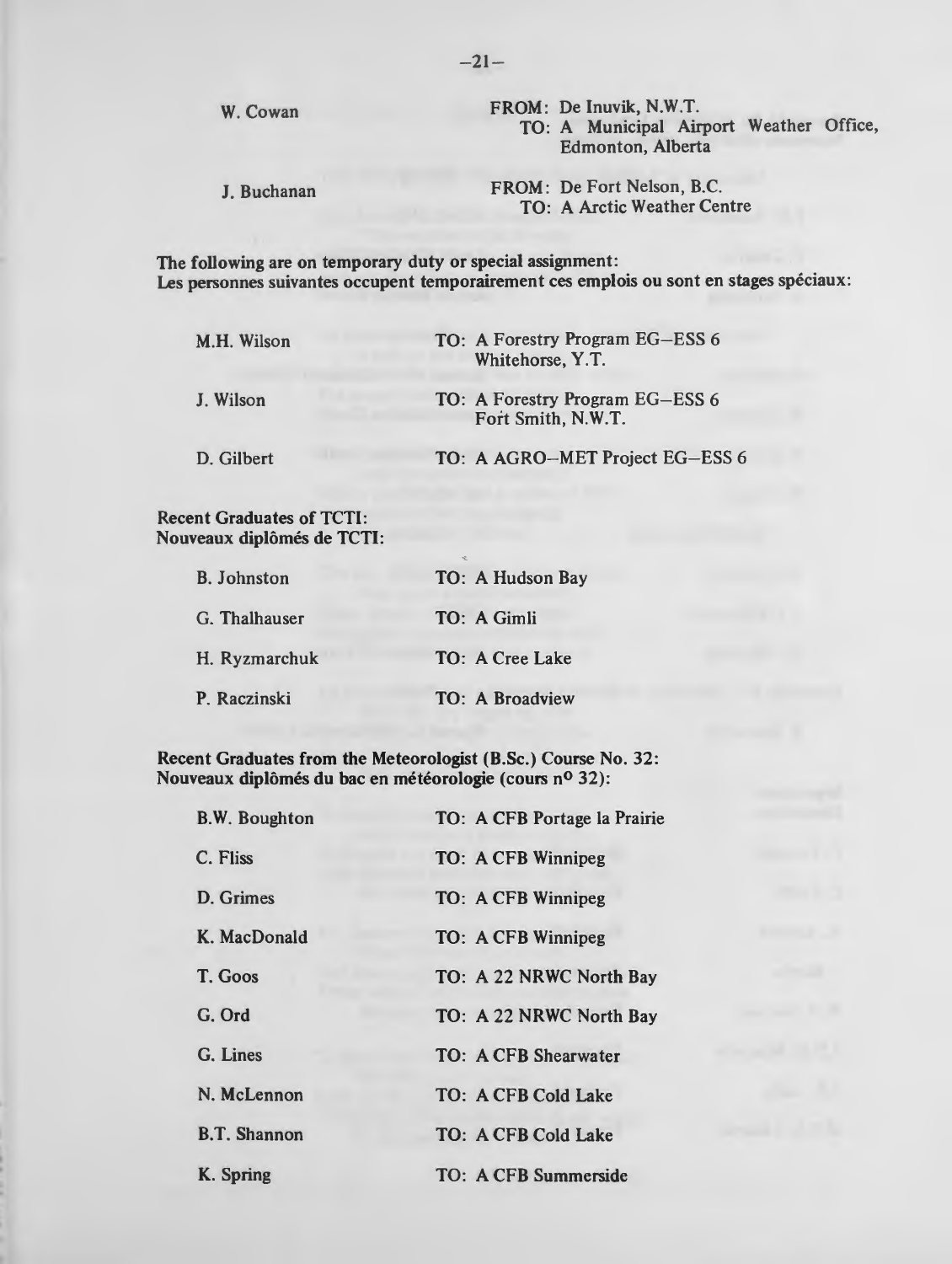#### **Recent M. Sc. University Graduates: Nouveaux diplomes, niveau maitrise:**

| University of Alberta                                |          | Posting                                                      |                                |  |                       |
|------------------------------------------------------|----------|--------------------------------------------------------------|--------------------------------|--|-----------------------|
| P.R. Scholfield                                      |          | <b>ACAD, HQ</b>                                              |                                |  |                       |
| C. Lelievre<br>A. Saulesleja                         |          | <b>Arctic Weather Centre</b><br><b>Arctic Weather Centre</b> |                                |  |                       |
|                                                      |          |                                                              |                                |  | University of Toronto |
| P. Dubreuil                                          |          |                                                              | Bureau de prévisions du Québec |  |                       |
| R. Laurence                                          |          | <b>Arctic Weather Centre</b>                                 |                                |  |                       |
| R. Morris                                            |          |                                                              | <b>Arctic Weather Centre</b>   |  |                       |
| R. Verret                                            |          | <b>ACAD, HQ</b>                                              |                                |  |                       |
| <b>McGill University</b>                             |          | Posting                                                      |                                |  |                       |
| F.J. Conway<br>E.J. Kirkwood                         |          | ARMD, HQ<br><b>CMCD</b>                                      |                                |  |                       |
|                                                      |          |                                                              |                                |  | J.C. McLeod           |
| Inventory B - University of British Columbia Posting |          |                                                              |                                |  |                       |
| Y. Durocher                                          |          | Bureau de prévisions du Québec                               |                                |  |                       |
| Separation<br>Démissions:                            |          | (1, 1, 1)                                                    |                                |  |                       |
| D. Fournier                                          | Resigned | 111                                                          |                                |  |                       |
| C. Forth                                             | Resigned |                                                              |                                |  |                       |
| A. Andriet                                           | Resigned |                                                              |                                |  |                       |
| J. Martin                                            | Resigned |                                                              |                                |  |                       |
| W.H. Sinclair                                        | Retired  |                                                              |                                |  |                       |

J.D.M. Marcotte Resigned

S.K. Lally Resigned

M. E.G. Lalande Resigned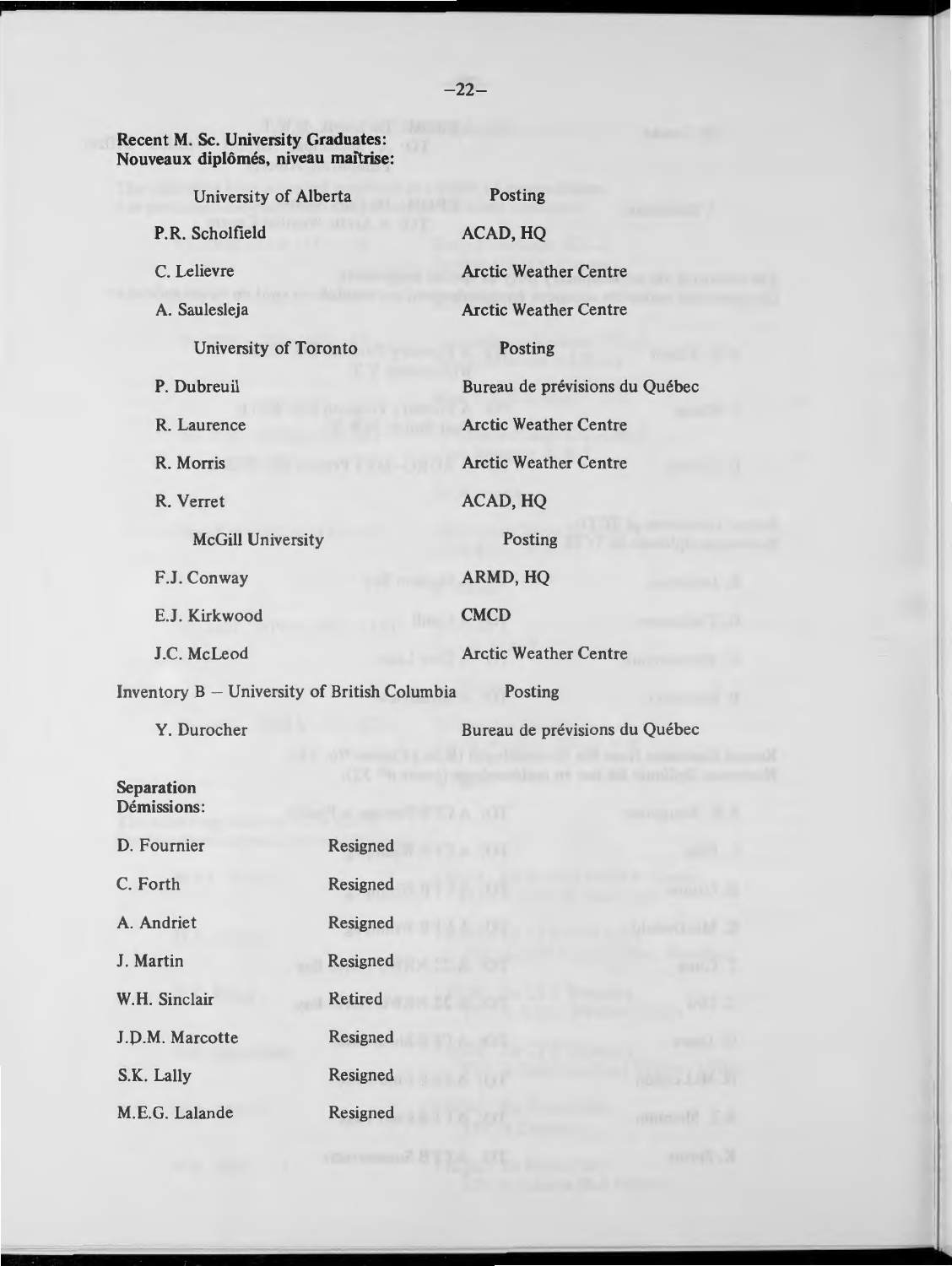#### **TRIVIA**

#### THE RHYME OF THE RAIN MACHINE

Said Jeremy Jonathan Joseph Jones, "The weather is far too dry, So I reckon I'll have to stir my bones And try the effect of concussive tones Upon the lazy sky."

So Jeremy Jonathan Joseph went Away to the nearest town: And there his money was quickly spent For queer contraptions all intent To make the rain come down.

There were cannon, and mortars, and lots of shells, And dynamite by the ton; With a gas balloon and a chime of bells And various other mystic spells To overcloud the sun.

The day was fair and the sky was bright, And never a cloud was seen; When Jeremy Jonathan set alight His biggest fuse and screwed up tight The joints of the rain machine.

He fired a shot, and barely two, When the sky began to pale; The third one brought a heavy dew, But at the fourth tornadoes blew, With thunder, rain and hail.

It rained all night and another day, And then for a week or more; It flooded the farm in a scandalous way, And drowned poor Jeremy, sad to say, Who couldn't stop the pour.

0! Jeremy Jonathan Joseph Jones, Your farm was fair to see; But now a lake lies over its stones, From whose dark bosom horrific moans Are heard noctumallee.

To check the flood you started, I've heard All efforts were in vain: Until the Bureau at Toronto stirred. And stopped the storm with a single word, By just predicting  $-$  Rain!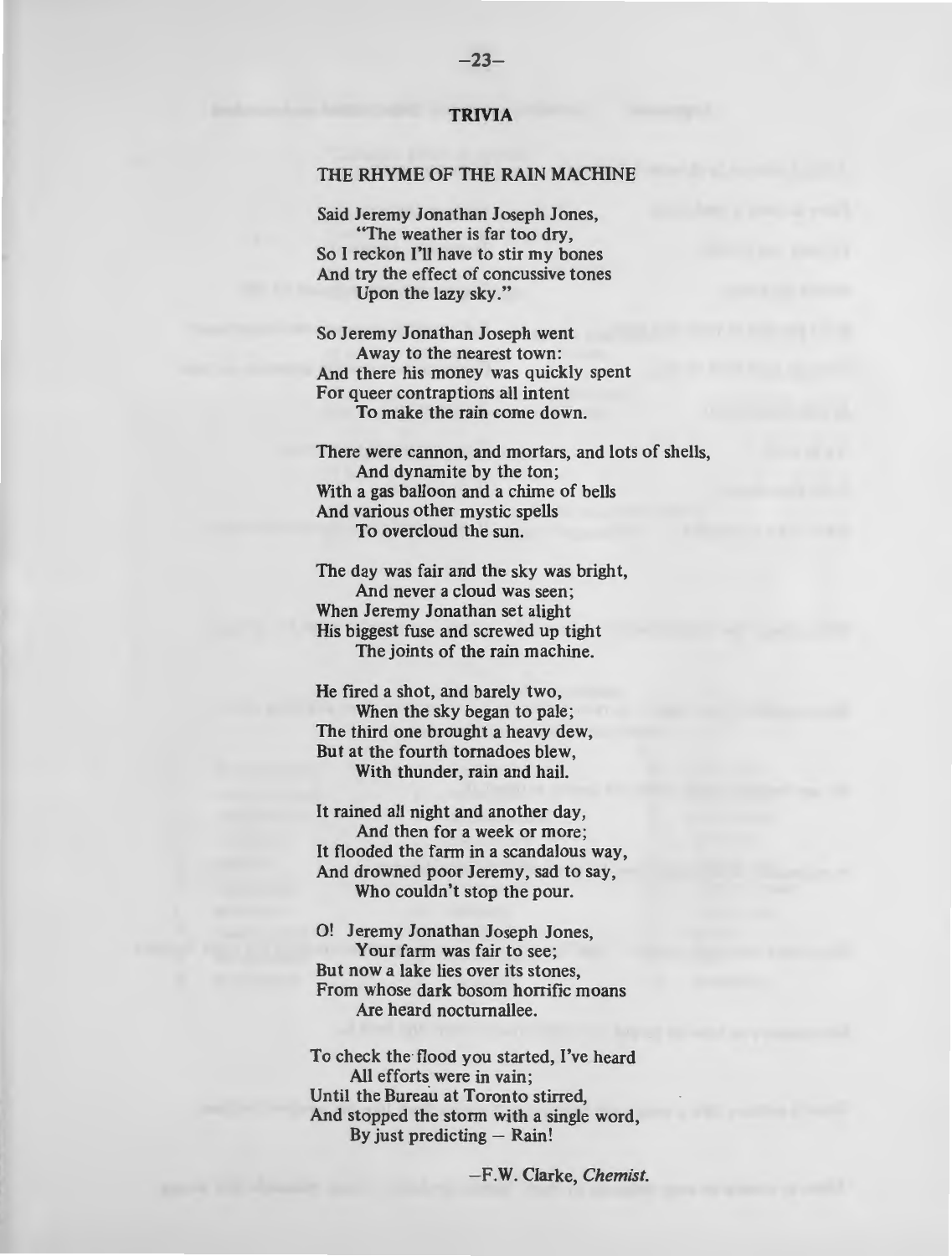#### **Expression**

#### **Signification ou équivalent**

Atriqué comme la chienne à Jacques Vêtu sans goût Faire du bien à quelqu'un Prendre une fouille Sauver du temps II n'a pas fait ya pour mal faire II n'a pas fait ya pour vous importuner C'est un type bien en vue **J** e suis dans le trou II a la twist Il est bien checké Il est tiré à 4 épingles Aider quelqu'un Tomber brutalement Gagner quelques minutes de plus C'est une personnalité appréciée de tous **Je suis ruine** II sait comment s'y prendre II est bien mis Il est habillé d'une façon recherchée

Worry about the future doesn't improve the future  $-$  it merely spoils the present.

. . . . . . . . . .

Responsibility may make a person better, and sooner than does anything else.

We are bent by hard work and broke without it.

A promising dream will never be developed by oversleeping.

 $\sim$   $\sim$   $\sim$   $\sim$   $\sim$ 

. . . . . . . . . .

The oldest, shortest words  $-$  "yes" and "no"  $-$  are those which require the most thought.

Sometimes you have to go out on a limb; that's where the fruit is.

There's nothing like a rough sea to make a traveller look like his passport picture.

 $\sim$  . . . . . . . . . .

There is always an easy solution to every human problem  $-$  neat, plausible and wrong.

 $-24-$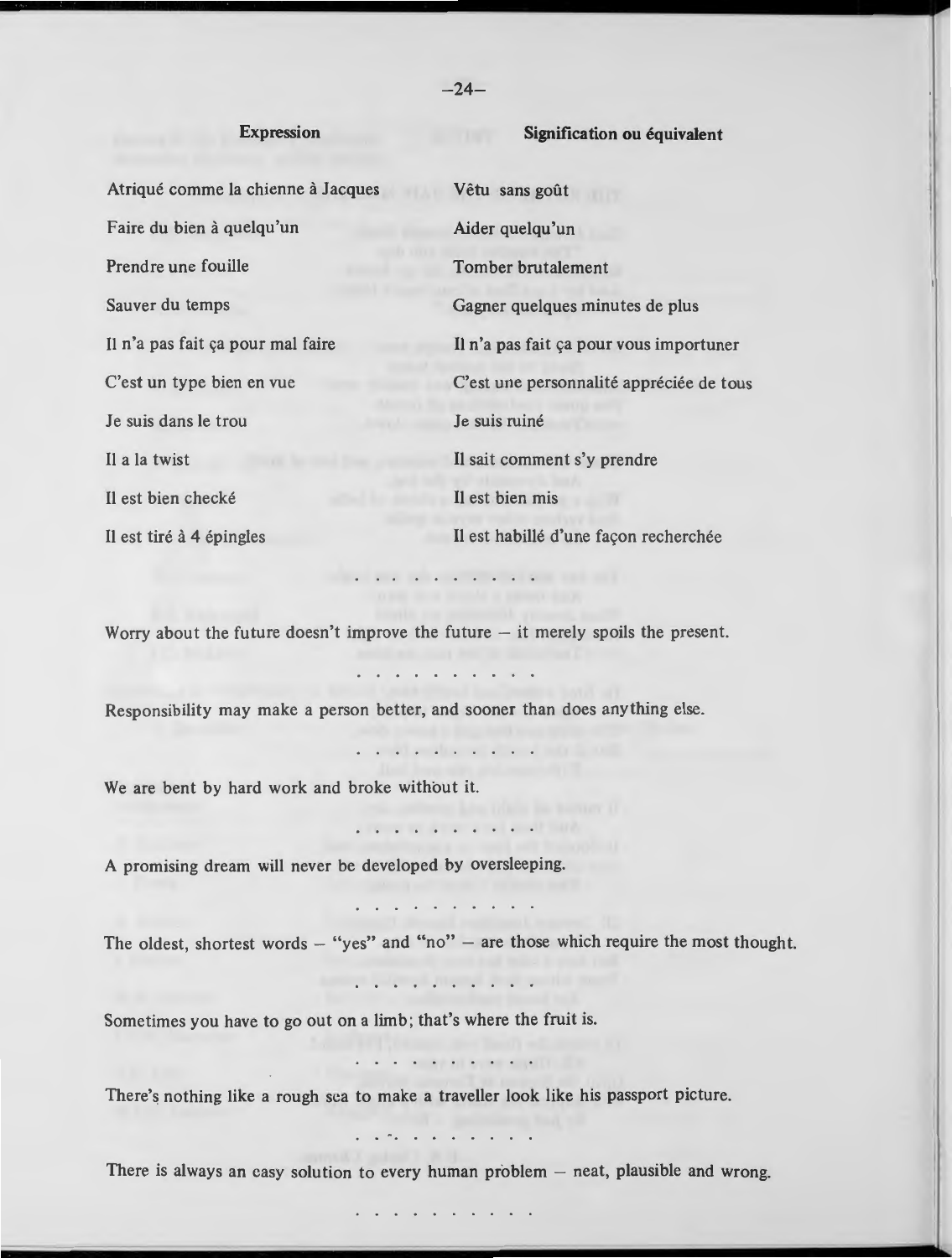#### Les proverbes québécois

"Laissons péter le renard." Attendons les événements.

"Autant en emporte le vent." Tout s'oublie avec le temps.

"La faim fait sortir le loup du bois." La nécessité oblige à agir.

"A cheval donné, on ne regarde pas la dent." 11 ne faut pas rechigner sur un don.

"Le rossignol ne fait pas le printemps." Un seul indice ne prouve pas le fait.

"Il faut semer pour récolter." **<sup>11</sup>**faut travailler pour reussir.

"On ne peut pas faire sortir du sang d'un navet." Ça ne sert à rien de vouloir l'impossible.

#### **Buzz Word Vocabulary**

#### (Interpretive commercial harmonies)

| $\bf{0}$         | Subordinated  | 0 | multiphasic | 0 | debenture    |
|------------------|---------------|---|-------------|---|--------------|
| $\mathbf{1}$     | computerized  |   | executive   |   | dividends    |
| $\overline{2}$   | encumbered    | 2 | precommital | 2 | parameter    |
| 3                | projected     | 3 | regulatory  | 3 | revenues     |
| $\boldsymbol{4}$ | additive      | 4 | transmittal | 4 | preclusion   |
| 5                | moderated     |   | fractional  | 5 | conglomerate |
| 6                | modified      | 6 | liability   | 6 | imputation   |
| 7                | restructured  |   | residual    |   | sector       |
| 8                | recapitalized | 8 | investment  | 8 | issue        |
| 9                | quantitized   | 9 | flexible    | 9 | subsidiary   |
|                  |               |   |             |   |              |